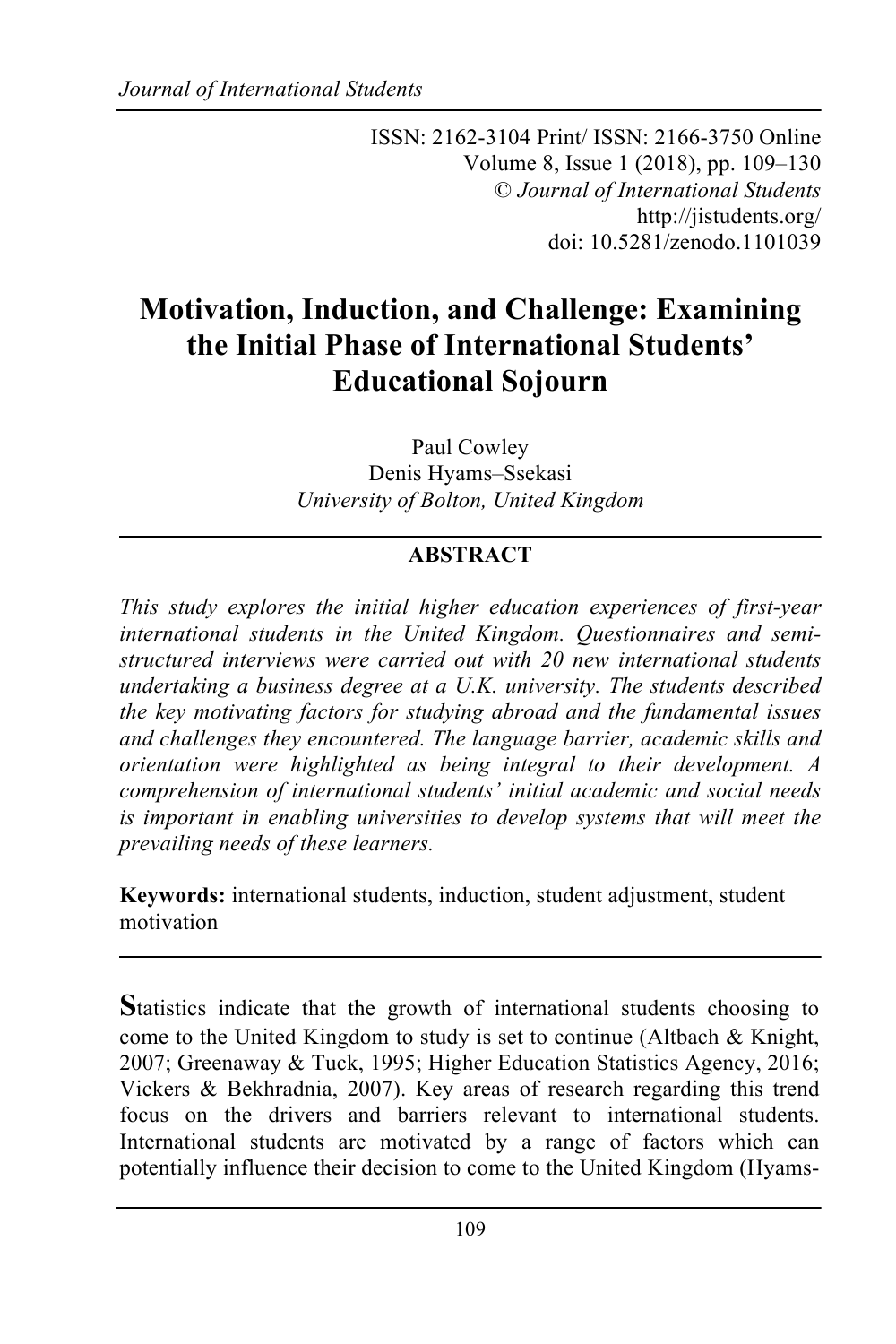Ssekasi, Mushibwe & Caldwell, 2014; Lee, 2014; Maringe & Carter, 2007; Mazzoral & Soutar, 2002). These expectations (Cowley, 2016) can be problematic if they do not correspond with the standards and prospects of the higher education institution they are seeking to study at (Kingston  $\&$ Forland, 2008; Rae & Woodier-Harris, 2012). This suggested gap in expectations can lead to a shock for students both academically and socially.

Higher education institutions in the United Kingdom have a responsibility to their students to ensure that effective systems of support and development are in place. This support should be relevant, timely and encompass all areas of the student experience both inside and outside of the classroom (Caldwell & Hyams-Ssekasi, 2016; Quality Assurance Agency [QAA], 2015; Spencer-Oatey, Dauber & Williams, 2014). Key literature points to areas of best practice regarding the induction of international students; focusing on timings, integration, social and pedagogical considerations (Rae & Woodier-Harris, 2012; QAA, 2015; Ramachandran, 2011; Ridley, 2004; Tierney, 2000). This study will seek to explore these areas of the student experience against the context of international students' expectations and needs whilst studying in the United Kingdom with a specific emphasis on their initial experiences.

#### **LITERATURE REVIEW**

The educational migration of international students is a continuing worldwide trend (Altbach & Knight, 2007; Arambewela & Hall, 2009; Greenaway & Tuck, 1995; Vickers & Bekhradnia, 2007). The United Kingdom is seen as the second most popular destination for international students after the United States (Baskerville, MacLeod & Saunders, 2013). Reference to statistics indicates a rise in numbers over the last quarter of a century from 95,900 international students in 1992 (Greenaway & Tuck, 1995) up to 240,390 students in 2005 (Vickers & Bekhradnia, 2007). Recent figures show a total number of 436,880 international students (Higher Education Statistics Agency, 2016). It is anticipated that by 2025, the number of students aspiring to undertake higher education in the United Kingdom will rise further (Altbach & Knight, 2007; Thomas & Cornuel, 2011).

# **Motivators**

Researchers have identified several drivers that influence international students to pursue higher education in other countries (Hyams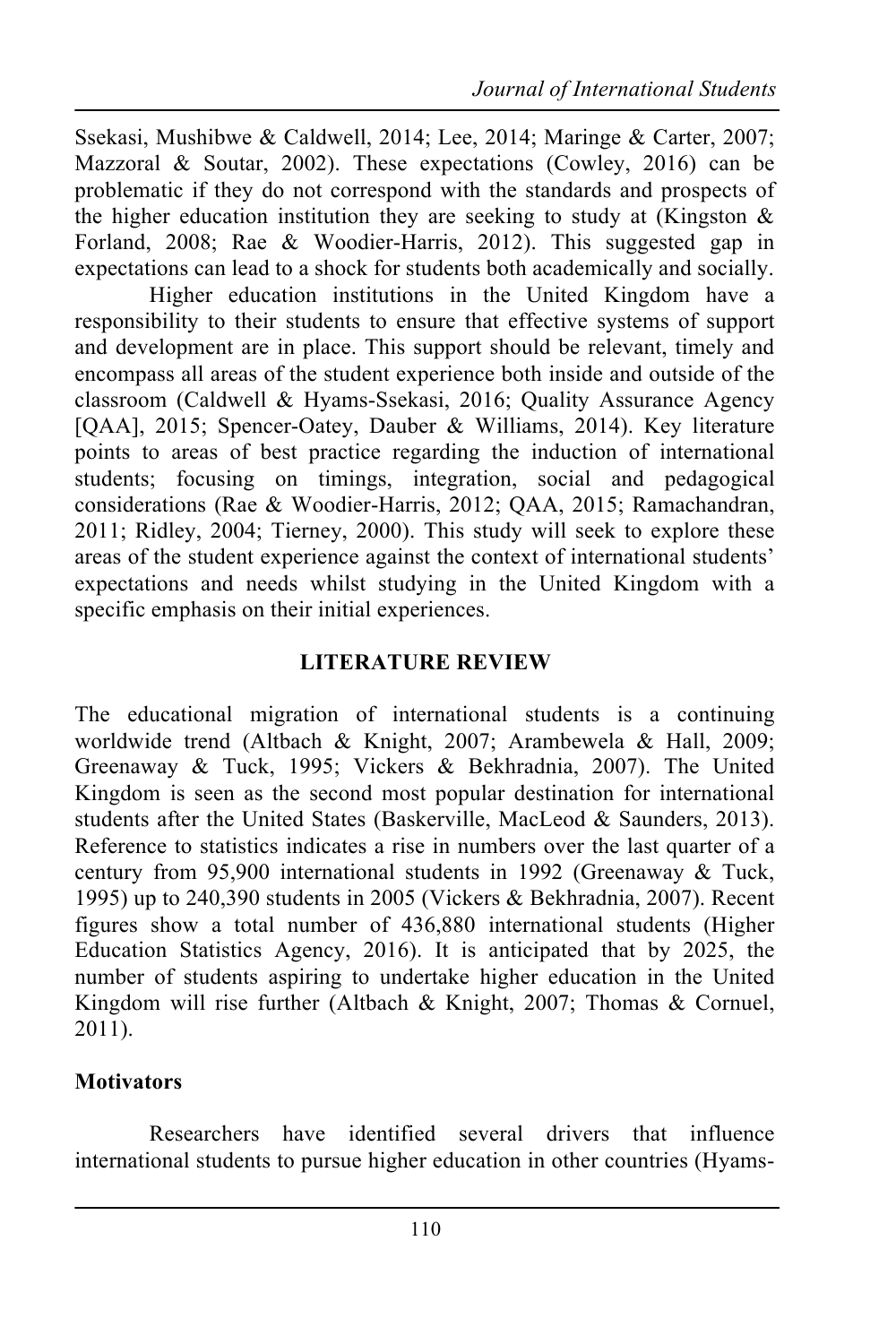Ssekasi et al., 2014; Lee, 2014; Maringe & Carter, 2007; Mazzoral & Soutar, 2002). A key idea in the movement of international students is 'push-pull'. (Mazzarol & Soutar, 2002). The 'push' can involve political, economic and social factors in a student's home country whilst the 'pull' refers to destination factors (Zajda, 2015); e.g. HEI reputation, employment opportunities, marketing practices (Brooks & Waters, 2011; Mazzarol, 1998). According to (Hyams-Ssekasi et al., 2014), international students are drawn to study abroad because of the potential career opportunities it gives them as well as the introduction of new cultures and ideas. Although there are invaluable benefits to studying abroad; the rationale for destination choice can be complex (Mazzarol, Savery, & Kemp, 1997) due to the economic and social status of the international students (Pimpa, 2003). In some instances, the decision of where to study can be further dictated by other issues e.g. social factors, climatic factors, cost factors, recommendations and knowledge of location (Mazzarol et al., 1997). Huang (2013) notes that students are motivated to study in the United Kingdom because they feel the experience will help them develop their employability skills and understanding of commercial issues and opportunities.

A study by Kember, Ho, and Hong (2010) suggested that international students are motivated by a range of factors: compliance, goals, lifestyle, career choice and sense of belonging. Intrinsic and extrinsic drivers have been put forward as being integral in the decision-making process for international students (Pintrich, Marx, & Boyle, 1993; Stage & Williams, 1990). An example of an intrinsic motivator could be the academic challenge of undertaking a course, whereas an extrinsic motivator may be the desire to achieve a reward as the result of the successful completion of a course (Byrne et al., 2012; Bista & Foster, 2016; Dev, 1997; Donald, 1999; Lepper, 1988; Paulsen & Gentry, 1995). The decision to pursue overseas education can also be perceived as preparation for future plans (Fang & Wang, 2014); however, there exist social and academic gaps in what international students gain whilst studying in overseas universities (Hyams-Ssekasi et al., 2014).

### **Induction**

U.K. HEIs place a large emphasis on ensuring that new students are properly introduced to their systems and structure (Spencer-Oatey et al., 2014). Familiarizing international students with the rules and culture of a potentially very new and strange study environment is paramount. In addition to this, newly arrived international students can potentially be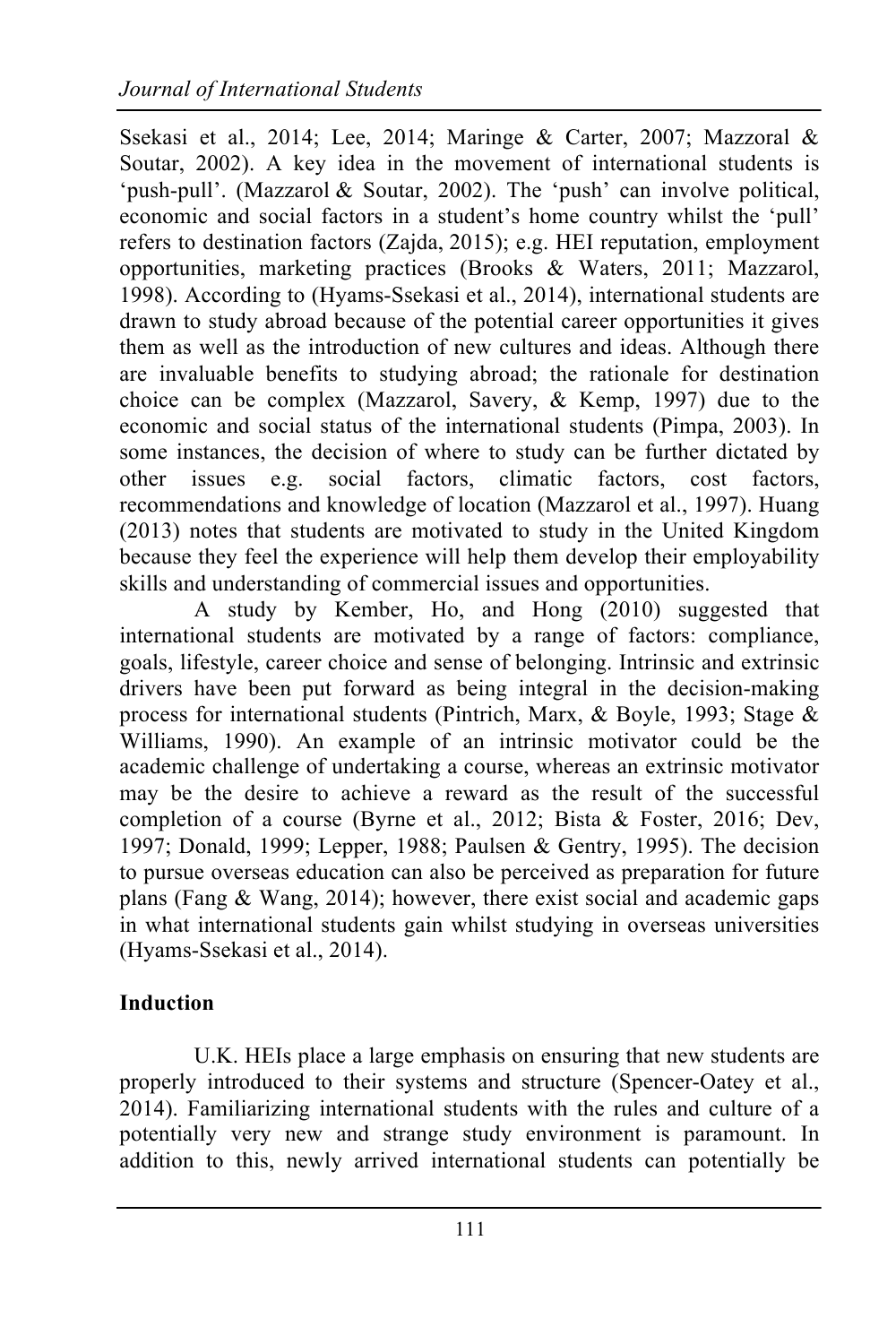challenged by seemingly straightforward issues: accommodation, bank arrangements, and geographical orientation (Wu, Garza, & Guzman, 2015). These non-academic issues can impact on a student's academic development and success if they are not addressed properly. The responsibility of supporting new students ultimately lies with the relevant HEI (OAA, 2015; Spencer-Oatey et al., 2014).

Recognizing the potential for anxiety and stress experienced by international students starting a course in a new country, HEIs place a large emphasis on the induction processes as a way of effectively combatting any initial problems in the university experience of international students (Alsford & Rose, 2014; Andrade & Evans, 2009; Ramachandran, 2011). A positive student experience during the induction phase of the course can be potentially beneficial to both students and the institution in terms of retention and outcomes (Spencer-Oatey et al., 2014). A warning from (QAA, 2015) is that of stand-alone inductions which, happen at the start of the academic year but do not have any bearing on any other part of the student experience during the academic calendar. Induction should be a more long-term integrated aspect of the student experience (Carroll & Ryan, 2007). These processes could be supported through additional activities e.g. one to one sessions early in the academic year between students and staff (Higher Education Academy, 2014b). Initial activities of induction and orientation could be reinforced through a meaningful mentoring system, giving the students an accessible point of reference to approach when necessary (Ramachandran, 2011).

# **Challenges and Adjustments (Academic)**

Language barrier is perceived as one of the primary hindrances to learning for international students (Holmes, 2006; Medved, Franco, Gao, & Yang, 2013; Turner & George, 2011). Not just because of its practical importance in terms of understanding basic and technical language, classroom interaction, research and assessment production (Ryan & Hellmundt, 2003; Bailey, 2010), but also because of its potential psychological impact on struggling international students (Yeh & Inose, 2003). The nature of U.K. teaching methods and assessment is problematic and potentially disadvantageous to those students whose first language is not English (Chaudron, 1988). International students may also be troubled by a lack of confidence resulting in a hesitancy to ask questions or seek clarification in class (Medved et al., 2013). Ultimately, students are going to relate to learning materials better in their native language (Chaudron, 1988;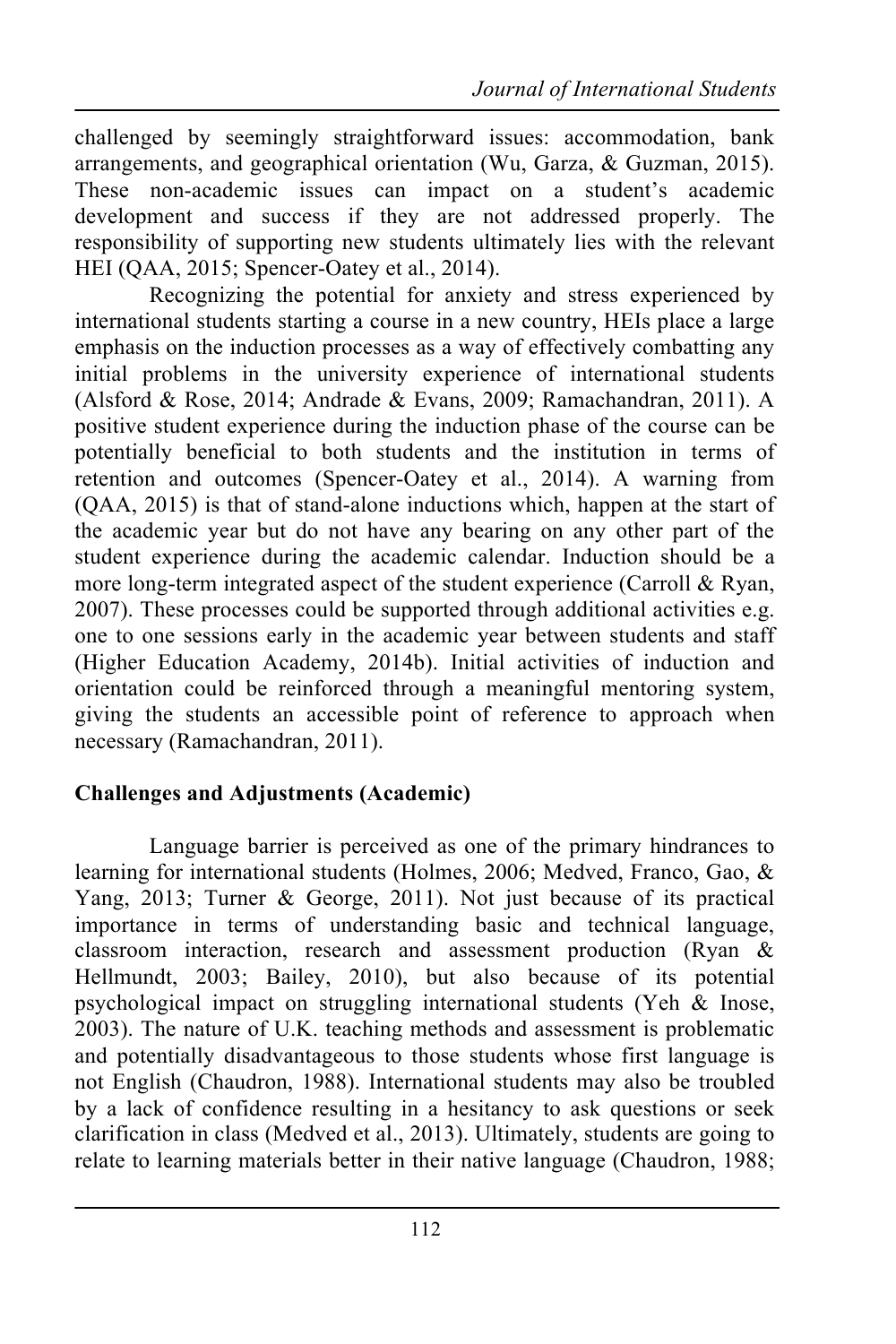Gudhlanga, 2005) and subsequently produce superior work in their first language (Otto, 1997; Siepmann, 2001). Critically, students producing work in another language potentially take longer to produce the same standard of work (Chaudron, 1988), which may be in turn detrimental to their learning experience. International students may also be troubled by a lack of confidence resulting in a hesitancy to ask questions or seek clarification in class (Medved et al., 2013).

The standard of academic writing produced by a student can be influenced by their nationality. Factors such as cultural and educational background can impact upon the interpretation and application of the information and sources they use (Lillis, 2001; Medved et al., 2013). It has been argued that because of limited language levels, international students may struggle to distinguish between credible and non-credible sources, potentially resulting in work which is poorly supported (Lahlafi & Rushton, 2015; Turnitin, 2012; Zimerman, 2012). Equally as problematic, is the potential for limited application and synthesis in student work (MacMillan & MacKenzie, 2012).

In an academic context, international students may underachieve as a result of less than effective teaching practice (Rastall, 2004). Another viewpoint comes from Kington and Forland (2008) who suggested that the underperformance of international students may be the result of a gap between expectations and the new teaching styles they encounter. This difference in expectation and reality (Byrne & Flood, 2005) is further supported by Rae and Woodier-Harris (2012) who asserted that because domestic and international students may be different in their responsiveness to certain learning methods, some teaching styles and assessments may be more naturally suited to home students rather than international students (Liu, 2009). Interestingly this idea is questioned by Turner (2006) using the suggestion of Chinese students in certain literature as being less effective critical thinkers.

# **Challenges and Adjustments (Non-Academic)**

The experience of living in a new culture can provide international students with the opportunity to develop new skills and experiences, whilst potentially receiving meaningful work experience and networking opportunities (Andrade, 2006; McClure, 2007). Making this transition to a new culture can be both difficult and shocking (McInerney & King, 2012). International students may struggle for a range of non-academic reasons: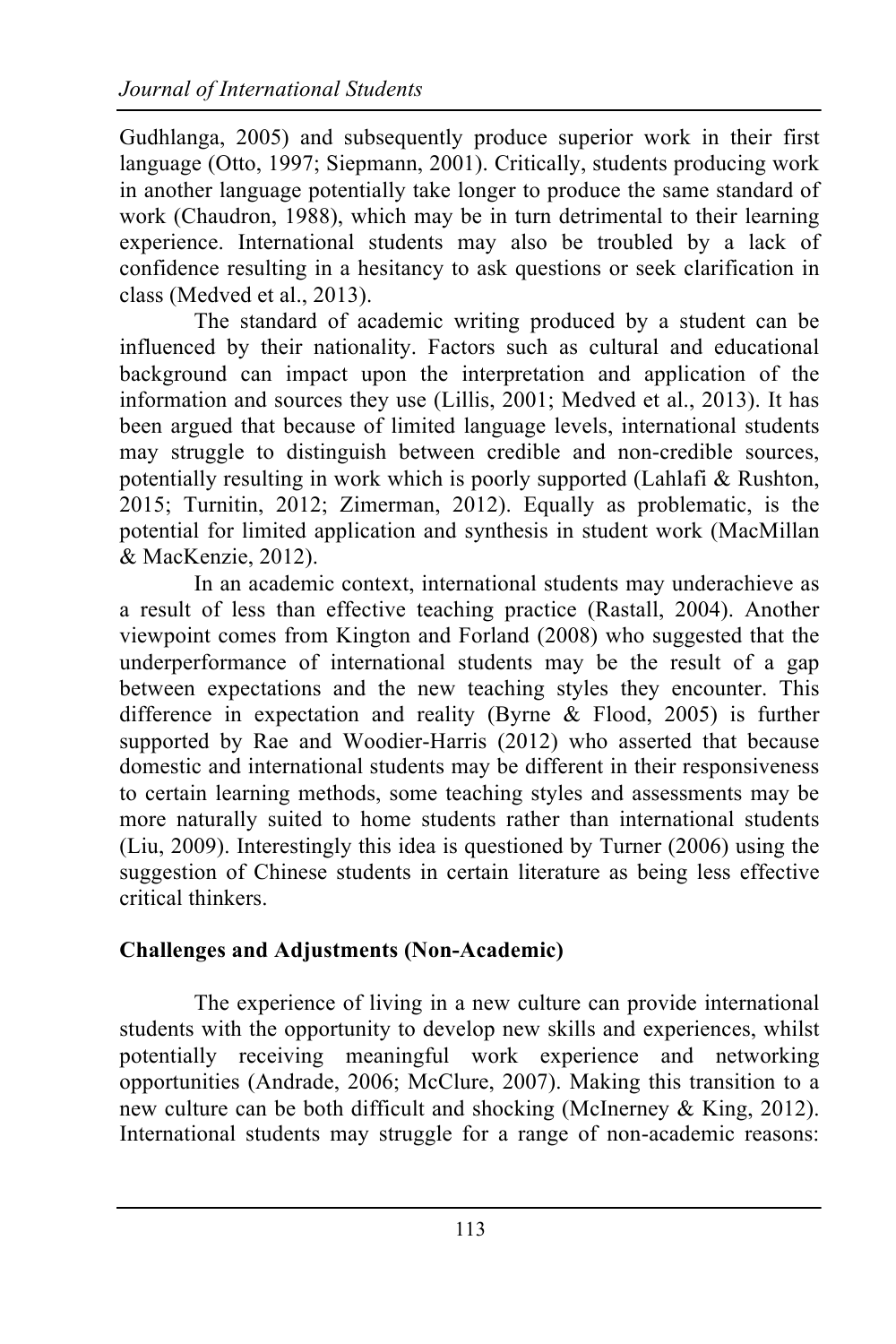financial concerns (Thomas, 2002), accommodation, travel and separation from family and friends (Rees & Porter, 1999).

Central to the suggestion of international students experiencing culture shock is that of isolation and acculturation (Bochner, Hutnik & Furnham, 1985; Smith & Khawaja, 2011). Research has suggested that the social integration of students within their own national group and outside that group with students from other backgrounds and cultures (Bochner, 1982; Townsend & Wan, 2007) can lead to higher student satisfaction which can in turn be beneficial to both the student and the institution of study (Tinto, 1975, 1998). Research into student integration has suggested that students who are socially connected to other students as well as staff and societies are more likely to successfully complete their studies (Severiens & Wolff, 2008). Baker and Siryk (1999) identified the importance of academic adjustments (the extent to which a student can cope with the various educational demands) and social adjustments (the extent to which a student is coping with new interpersonal dynamics and relationships) as being integral to a student's wellbeing and academic success. This adaptation to the systems and cultures of university life (Rienties, Beausaert, Grohnert, & Niemantsverdriet, 2012; Tinto, 1975), is problematic and does not necessarily fit with the typical dynamics of a university (Jochems, Snippe, Smid, & Verweij, 1996).

The process of acculturation has been described as a number of groups coming together in a given context; typically, the larger group will change less than the other group(s) (Berry, 1999). The challenge in such situations for both the students and the institution is developing effective strategies for working together (Russell, Rosenthal, & Thomson, 2010). In situations of acculturation, some students may withdraw from communicating with students who do not share the same language or cultural background and values (Thomas, 1983).

The issue of acculturation is an important one; which potentially, can further compound any challenges faced by international students when trying to adapt to the various teaching styles and pedagogical considerations they likely encounter in a U.K. HEI (Robertson, Line, Jones, & Thomas, 2000; Smith & Khawaja, 2011).

### **RESEARCH METHOD**

The research was conducted at a U.K. university with approximately 6,000 students. The university is considered to be distinctive because of its widening participation ethos. Although the university is primarily made up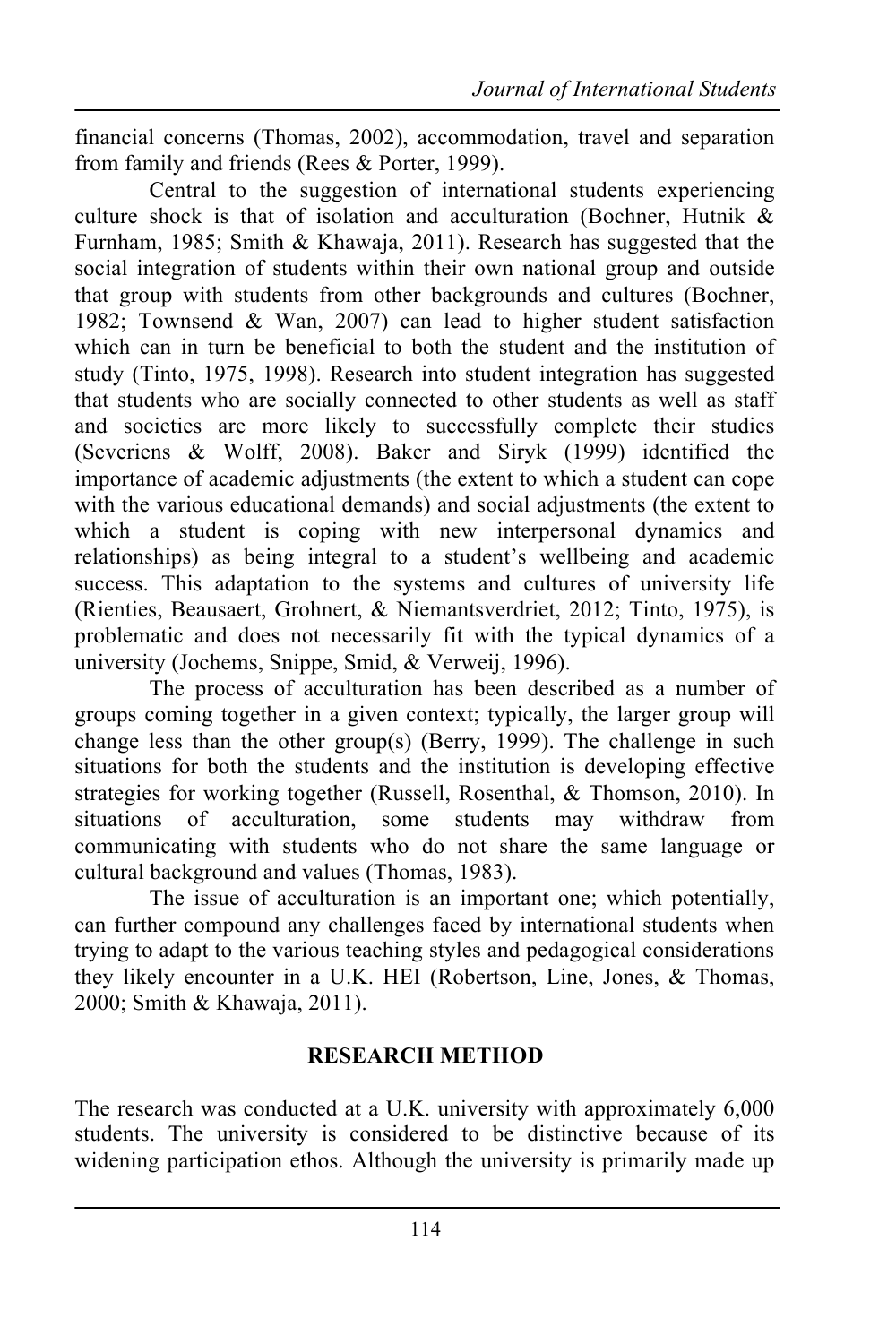of U.K. students, it does have a significant intake of international students. The majority of the international students at the university are Chinese with the remaining international students coming primarily from different parts of south Asia and Africa. Additionally, the university also has Erasmus partnerships, which ensure the arrival of students from a number of European countries each year. The aim of the researchers was to ensure a sample that reflected this makeup of nationalities at the university (both international and Erasmus). Ultimately, the initial sample was made up of 20 students coming from eight different countries: China, Nigeria, Pakistan, India, Bangladesh, Sri Lanka, Finland, and Germany. For all the students involved, it was their first year of study in the United Kingdom and had just recently completed their first semester. Although the research sample is small, it offers a wealth of information about the international students' needs, expectations and experiences (Bock & Sergeant, 2002).

The research used a mixed method design (Tashakkori & Teddlie, 2003), which involved a sequential explanatory approach (Creswell, Plano– Clark, Guntmann, & Hanson, 2003). A two-phase approach was used. The first stage involved a questionnaire (Rowley, 2014) designed to identify specific areas relevant to the research aims (motivating factors, academic and non-academic challenges, students' experiences of induction at the university). Previous research in this area (Hyams-Ssekasi et al., 2014) indicated to the researchers that these areas of feedback are potentially quite broad, providing a wide range of information. The purpose of the questionnaires in this study would be to give the researchers an opportunity to identify and follow up on the most significant initial findings (Creswell  $\&$ Plano-Clark, 2011); this follow-up would happen in the semi-structured interviews (the second stage of the sequential approach).

One of the researchers had access to the international students due to his role as an Erasmus coordinator at the university. An email was sent to all the pre-identified first-year international business students (a total of 33), asking them to participate in the research. A total of 12 students responded shortly after. A follow-up email was sent out and five extra students showed an interest in the research. It was at the later stage that additional students voluntarily asked if they could take part in the student research (Biernacki  $\&$ Waldorf, 1981).

The information from the questionnaires was analyzed by the two researchers. The more significant data provided the basis of the three themes to be addressed in the semi-structured interviews. The themes identified were (a) What motivated the students to come to a U.K. university to study? (b) What impact has induction had on the social and academic orientation of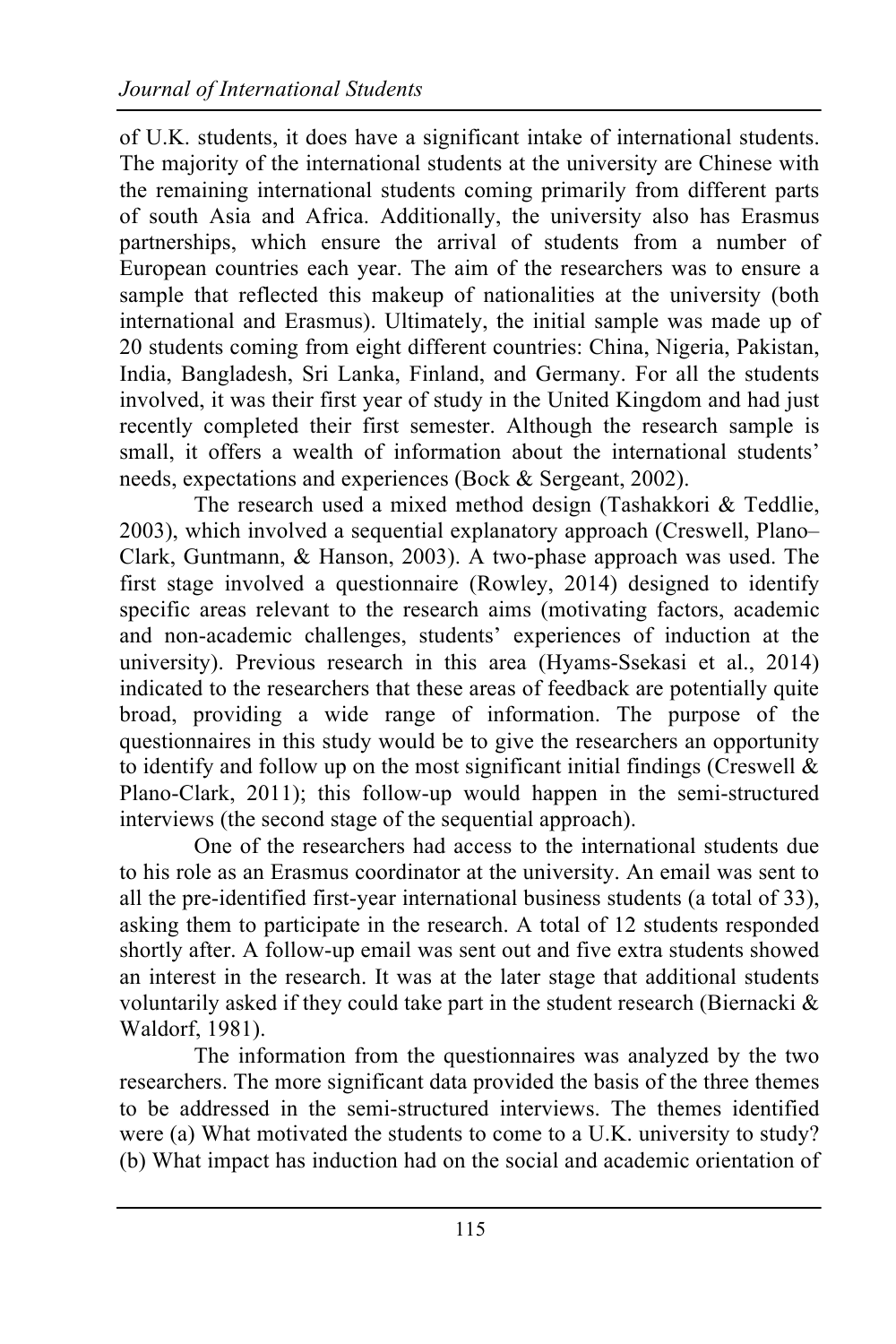the students? (c) What challenges have the students experienced during their initial period of study in the United Kingdom?

Individual interviews with both researchers were conducted, recorded and transcribed. The semi-structured format (Cameron & Price, 2009; Carruthers, 1990) was used as a data gathering tool. In total, 10 international students (see Table 1) were interviewed in order to gain a better understanding of their expectations, areas of challenge and experiences during the initial stages of their new course.

The researchers were conscious of key ethical issues (British Education Research Association, 2011) when undertaking a research project involving current students. Ethical issues were considered throughout the duration of the research. Initial contact with the potential respondents was made through a third party; at which point the research project was clearly outlined and the students were advised that any subsequent participation was entirely voluntary. The potential respondents were advised that any participation in the research project would be totally confidential (they would be referred to by pseudonyms (see Table 1) in any subsequent publication). The potential respondents were also advised that they could withdraw from the project at any time and this would have no impact on their studies at the university. The respondents were further advised of this information at several points throughout the research (BERA, 2011; Perryman & Coughlan, 2014).

| Pseudonym | Gender | Home country | Level         |
|-----------|--------|--------------|---------------|
| David     | Male   | China        | Postgraduate  |
| Neil      | Male   | China        | Undergraduate |
| Jane      | Female | Nigeria      | Undergraduate |
| Jack      | Male   | Finland      | Undergraduate |
| Louise    | Female | Germany      | Undergraduate |
| Nicola    | Female | China        | Undergraduate |
| Mark      | Male   | Nigeria      | Postgraduate  |
| Samantha  | Female | China        | Undergraduate |
| Albert    | Male   | Pakistan     | Postgraduate  |
| John      | Male   | India        | Postgraduate  |

*Table 1.* Demographic profiles of interview respondents.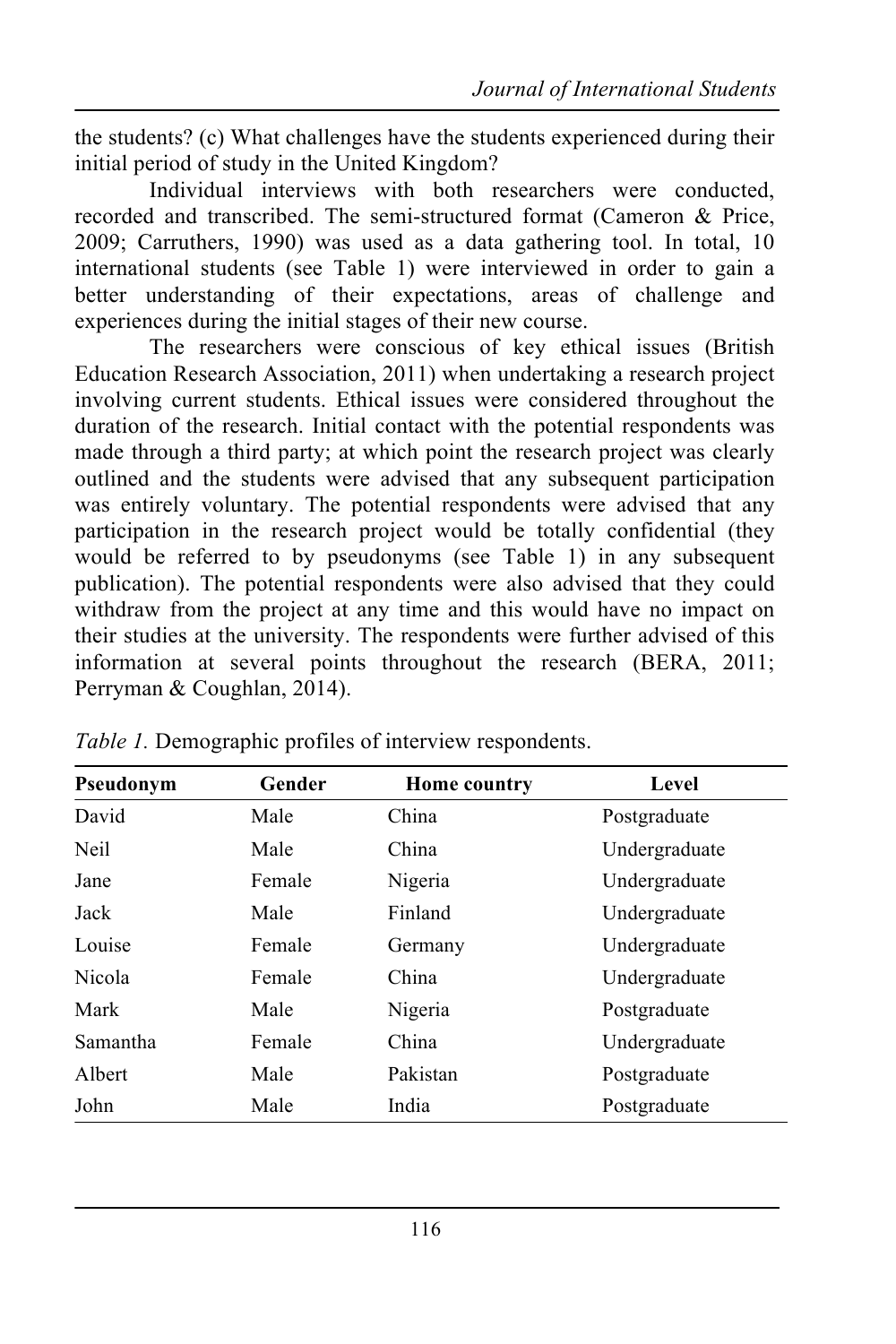# **RESULTS**

In this section, the findings from the questionnaires and the interviews are discussed together.

# **What motivated the students to come to a U.K. university to study?**

When asked about the key factors for choosing the United Kingdom as a study destination. The respondents provided a range of feedback in the questionnaires: agent advice, recommendations of friends and family, work experience. The majority of the questionnaire feedback focused on the educational reputation of the United Kingdom (Baskerville, et al., 2013). Respondent feedback in the interviews suggests that the students are also motivated by other non-academic issues e.g. social drivers and family issues (Mazzarol et al., 1997):

> *"The main reason I have arrived in the UK to study is because a lot of my close family are here."* —Mark

> *"As well as studying in the UK, I really want to travel around the UK as a tourist."* —Jack

This potentially presents the chosen university with a challenge: how does it put appropriate and meaningful educational based systems in place for students whose primary motivation may not be education based?

Further feedback from the respondents interviewed, provided clarification of the reasons why they chose the United Kingdom to study. Focusing on 'push-pull' issues, for example, employment and education:

> *"I want to get a good well-paid job. A UK education gives me the best chance of doing this."* —John

> *"I am here because there are no better places for me to study at home*." —Nicola

These two responses give different perspectives of the same issue (self-development and progression as a motivator). The response of John is one which is typical of the key literature (Maringe & Carter, 2007; Hyams-Ssekasi et al., 2014; Lee, 2014; Mazzoral & Soutar, 2002) in so much he is indicating a positive interest regarding something in the destination country (in this case a good standard of education). In contrast, Nicola is being influenced by a negative domestic factor, this is something which she perceives to be missing in her home country (in this case a comparable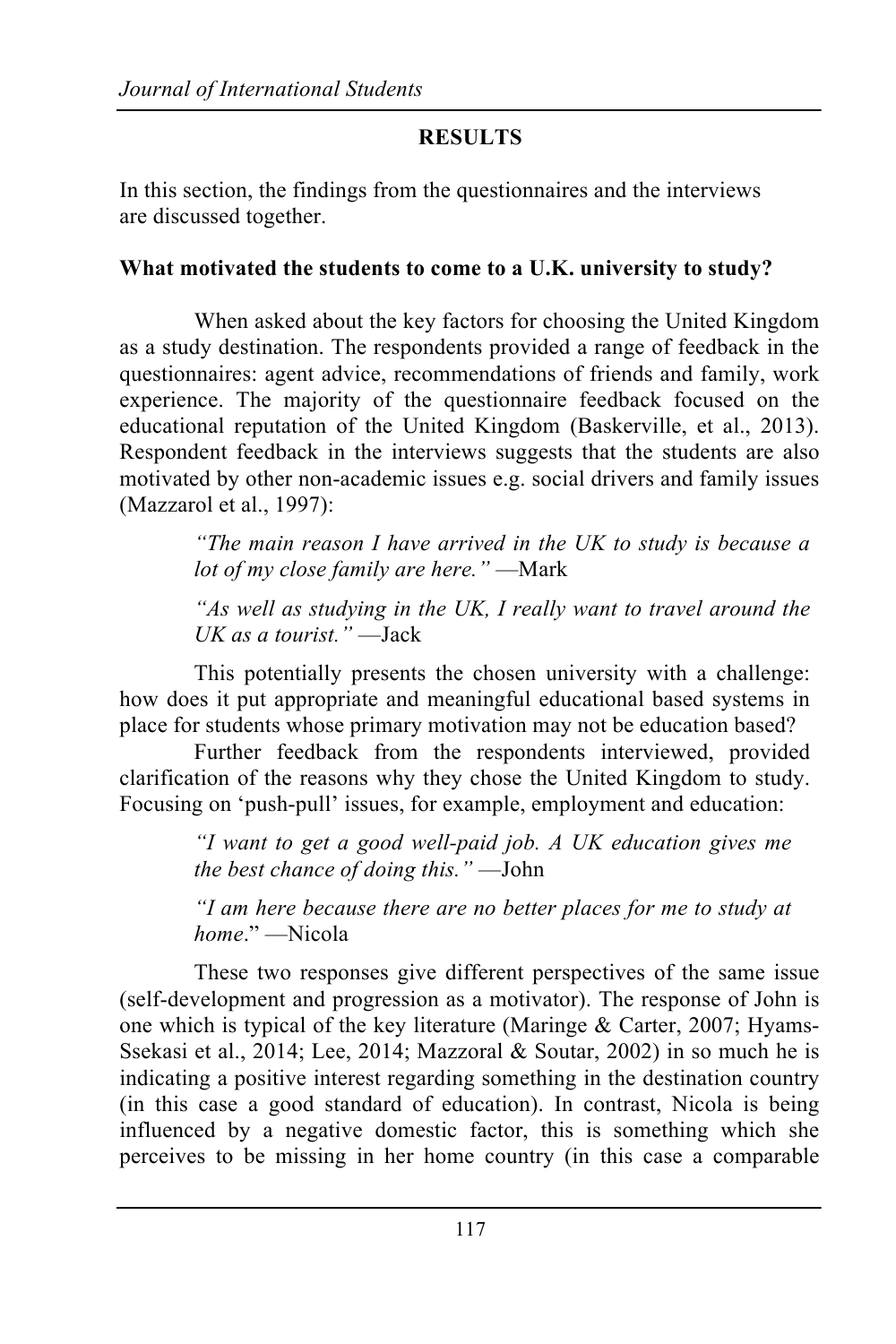education level or opportunity; Fang & Wang, 2014; Maringe & Carter, 2007).

Focusing on employability, some of the respondents gave more detail regarding how they expect to achieve better prospects upon graduation:

> *"My background is a technical one. My ambition is to become a manager in this field. I know that I lack knowledge in this area. I have chosen to do the MBA as I think it will help me give me the skills needed."* —Albert

> *"I have come here because I want to meet like-minded people. Learn from them and also make connections with them for the future."* —John

The rationale of the respondents [John and Albert] for coming to the United Kingdom was more specific and developed than the other respondents. The feedback of both John and Albert indicates a clear focus as to what they want and expect from their chosen course, focusing on employability. They have suggested that they are primarily drawn to the United Kingdom because they feel it will help provide them with the skills and connections they need to go onto the next stage of their careers. Employability as a motivator is an important consideration for HEIs in their recruitment of international students. Research (Higher Education Academy, 2014a) has suggested that HEIs have a responsibility to international students with regards to developing their employability skills. Institutional good practices include helping international students in the development of transferable skills (Meredith, 2010), specialist careers advice, networking and work experience opportunities (Huang, 2013).

#### **What impact has induction had on the social and academic orientation of the students?**

The feedback from the questionnaires indicated that their induction had been positively received by the respondents. Feedback suggested that the induction for this cohort of students had been helpful in a range of academic and non-academic areas: getting to know the staff, meeting other students, receiving practical advice regarding issues of travel, finance and accommodation. The induction for this group of students happened in September 2015, the majority of the respondents indicated that they attended the various sessions at both university and school level. The students not present in the United Kingdom at the time of induction make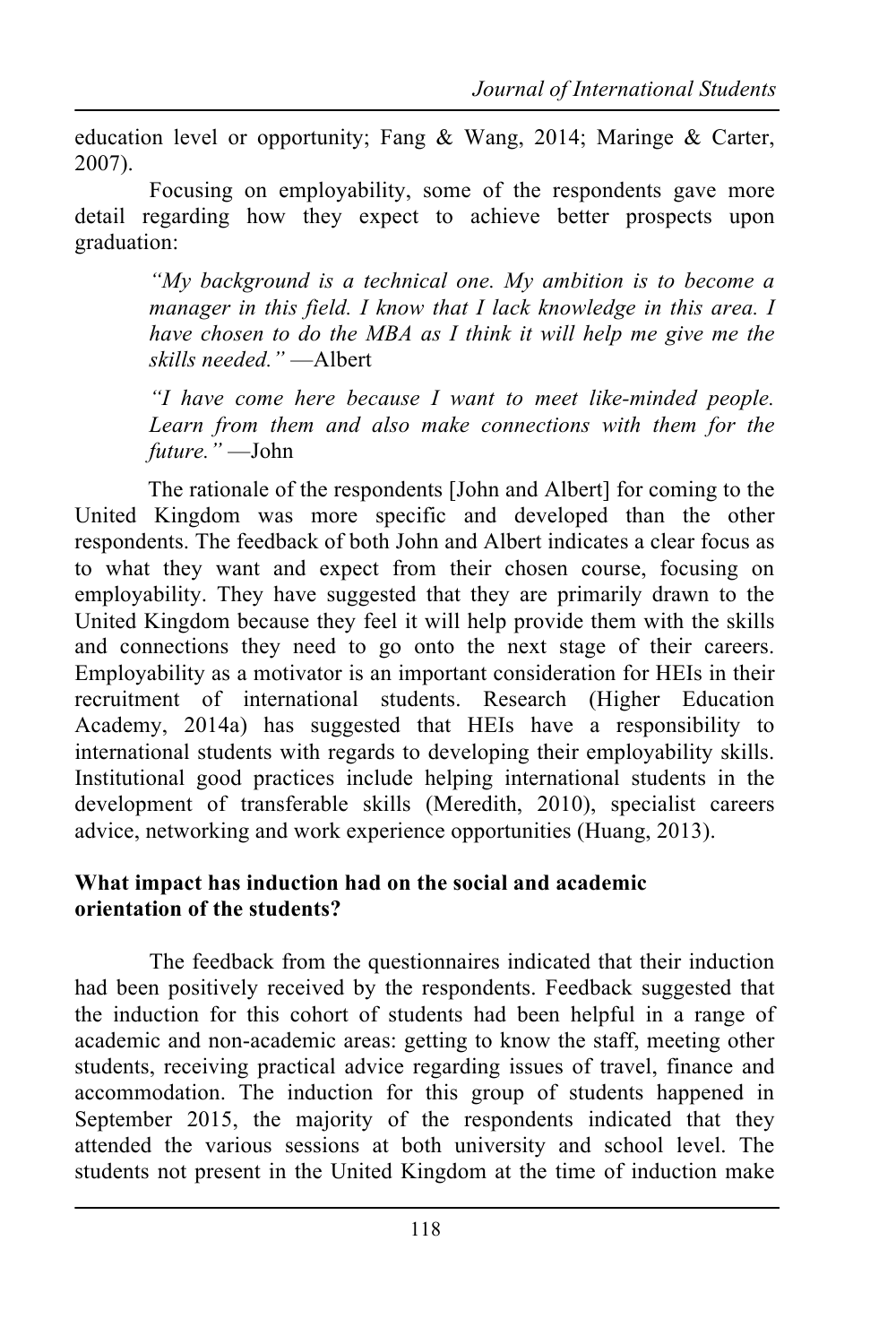up the remaining 20%. The respondents who were present at the induction provided several insights into their experiences of induction at the university:

> *"It was useful. Giving us advice, not just about the university rules but other important things such as accommodation, banking and travel."* —Neil

The feedback of Neil hints at the potential impact of the nonacademic factors facing international students both upon on their arrival and throughout their time at university; touching on a range of important practical issues (Wu et al., 2015). Additionally, the opportunity to quickly begin mixing with other students during the induction week (Alsford  $\&$ Rose, 2014) was also welcomed:

> *"It was nice to meet new people and make friends. It made my arrival in the UK more comfortable."*—Jane

The respondents described how useful the presence of the various social media sites used by the university had been to them; giving them both important information and also the opportunity to connect with other students at the university:

> *"I went to the university Facebook page before I arrived. I am glad I did, it gave me a lot of useful information; it also gave me the chance to speak with other students."* —Samantha

Another aspect of the induction program highlighted in the feedback was timing. A useful example was highlighted by Louise:

> *"I arrived in the UK after induction. I spent quite a lot of time asking my classmates about things like Moodle access and assessments. I got it eventually but it was a little frustrating to start with."*

This comment could potentially highlight a systemic gap: how meaningful are the orientation processes for late arriving students? Other issues of timings focused on resources at the university:

> *"The library induction was useful, but I think it was maybe a little early, we should have had that when we were more familiar with the university or about to undertake the assessments."* —Jack

The feedback of the respondents is reflective of key literature regarding induction. The induction process is not only important in helping international students quickly understand important institutional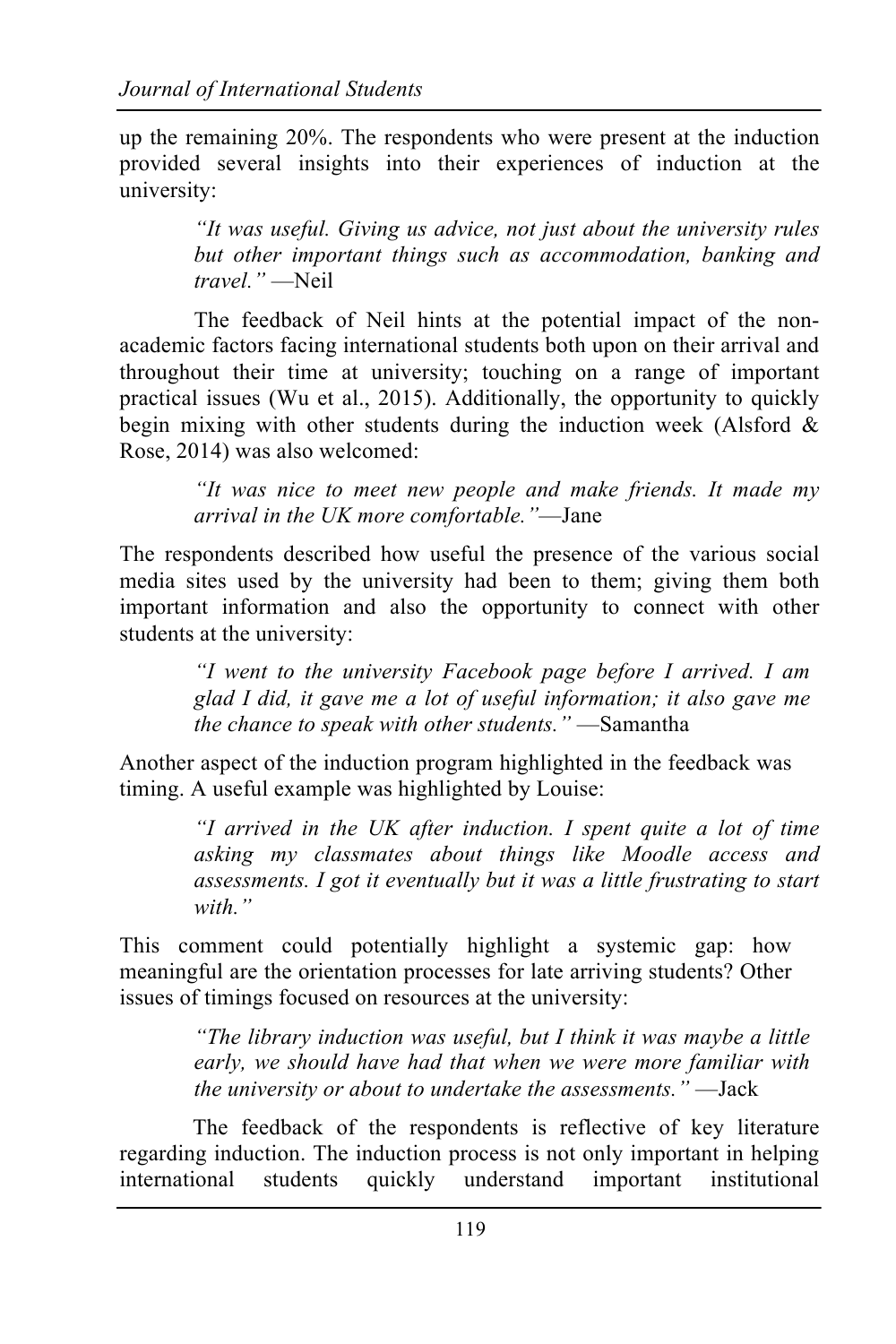information; e.g. library systems (Baron & Strout-Dapaz, 2001; Spencer-Oatey et al., 2014) but also supporting them in broader areas outside the university (Andrade & Evans, 2009; Ramachandran, 2011). The comment made by Jack is a reminder of the importance of timings and schedules in the various orientation processes; ensuring that the information is ongoing and integrated into appropriate times throughout the academic year (Carroll & Ryan, 2007; QAA, 2015).

Several respondents focused on language support at the university (Maringe & Jenkins, 2015; Rae &Woodier-Harris, 2012). Respondents pointed to their initial interactions with the university when addressing this issue:

> *"The pre-sessional staff are very helpful in letting you know what your level of English is and what is expected of you when you get to the university."* —Louise

Respondents further indicated that the initial positive contact with students has been reinforced by ongoing support from approachable tutors and staff upon their arrival and commencement of studies (Rae & Woodier-Harris, 2012; Ramachandran, 2011).

#### **What challenges have the students experienced during their initial period of study in the United Kingdom?**

Students touched on a number of issues of adjustment and challenge in the questionnaires. Amongst the key academic issues were group work, presentations, finding suitable support texts and new teaching styles. The most frequently referenced adjustment areas highlighted in the questionnaires were writing skills and language. As indicated in the literature, the ability to write an academic assessment in a second language can be potentially problematic for international students (Chaudron, 1988; Lillis, 2001; MacMillan & MacKenszie, 2012; Lahlafi & Rushton, 2015). This issue was expanded on in the interviews:

> *"The biggest problem is understanding language and then expressing it appropriately in the assessments."* —Louise

This statement hints at the multifaceted nature of language as a problem. This student has indicated that not only does it present them with comprehension problems but also writing issues. Writing as a barrier (Lillis, 2001) is also a potentially complex issue; overlapping with other barriers, for example, language, academic and cultural: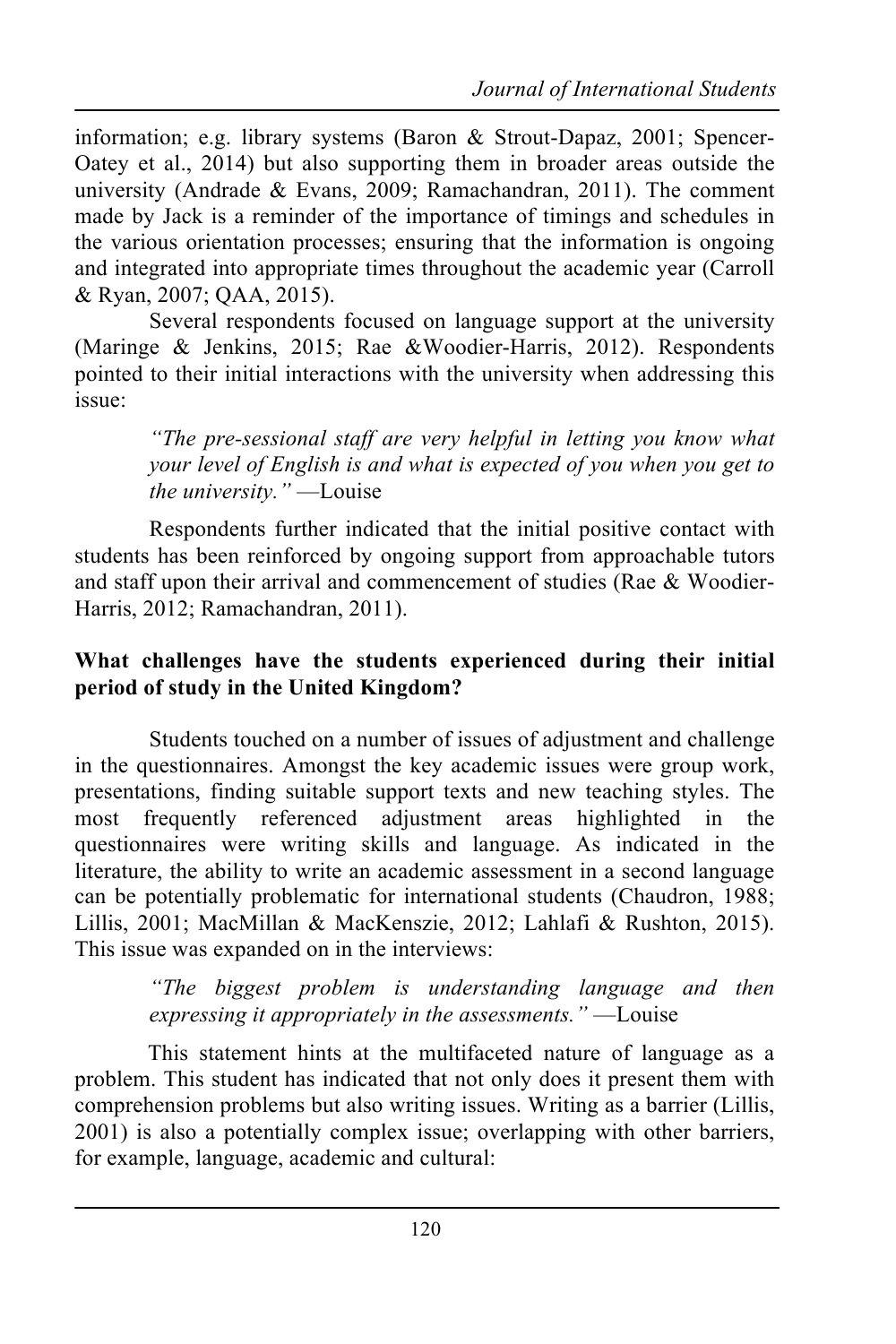*"The writing style is difficult in the UK because you have to use references."* —David

*"Your writing has to be your own."* —Mark

While academic writing and referencing is a normal but important aspect of academic study in the United Kingdom. International students can potentially find the writing style and rules involved quite strange (Bailey, 2010). An additional layer of language related difficulty and anxiety is that of technical language (Ryan & Hellmundt, 2003):

> *"You have to use professional words all the time. This was not a surprise as I had been told about this by friends, but it was still difficult."* —Jack

The feedback highlights the depth of the problem that language presents to international students. Not only are students challenged by talking, writing and listening in a second language but also have to contend with terminology and subject-specific technical language (Bailey, 2010; Ryan & Hellmundt, 2003). Such issues perhaps becoming especially acute when undertaking assessments. This was highlighted in the interviews:

> *"Answering exam questions was very difficult, so much detail is needed."* —Louise

The respondents generally felt that the writing of assessments in the United Kingdom was difficult primarily because it was different from what they had previously done in their home countries. They felt that this issue was essentially an academic adjustment they needed to make which had come about as a result of a gap in expectations and understanding of U.K. education (Rae & Woodier-Harris, 2012). Interestingly, although some students knew or understood that the writing style in U.K. higher education was going to be different; they didn't really appreciate how different until they were undertaking their initial assessments (Chaudron, 1988; Lillis, 2001; MacMillan & MacKenzie, 2012; Lahlafi & Rushton, 2015).

Class size was another immediate influence in staying connected in the classroom environment as noted in the interviews:

> *"I was told before I came here that the seminars are more interactive."* —Jane

The feedback from Jane was supported by other respondents who highlighted the idea of frequent and positive student-staff interaction as a dynamic they expected or sensed from their initial discussions with marketing and academic staff at the university. Other students hinted at this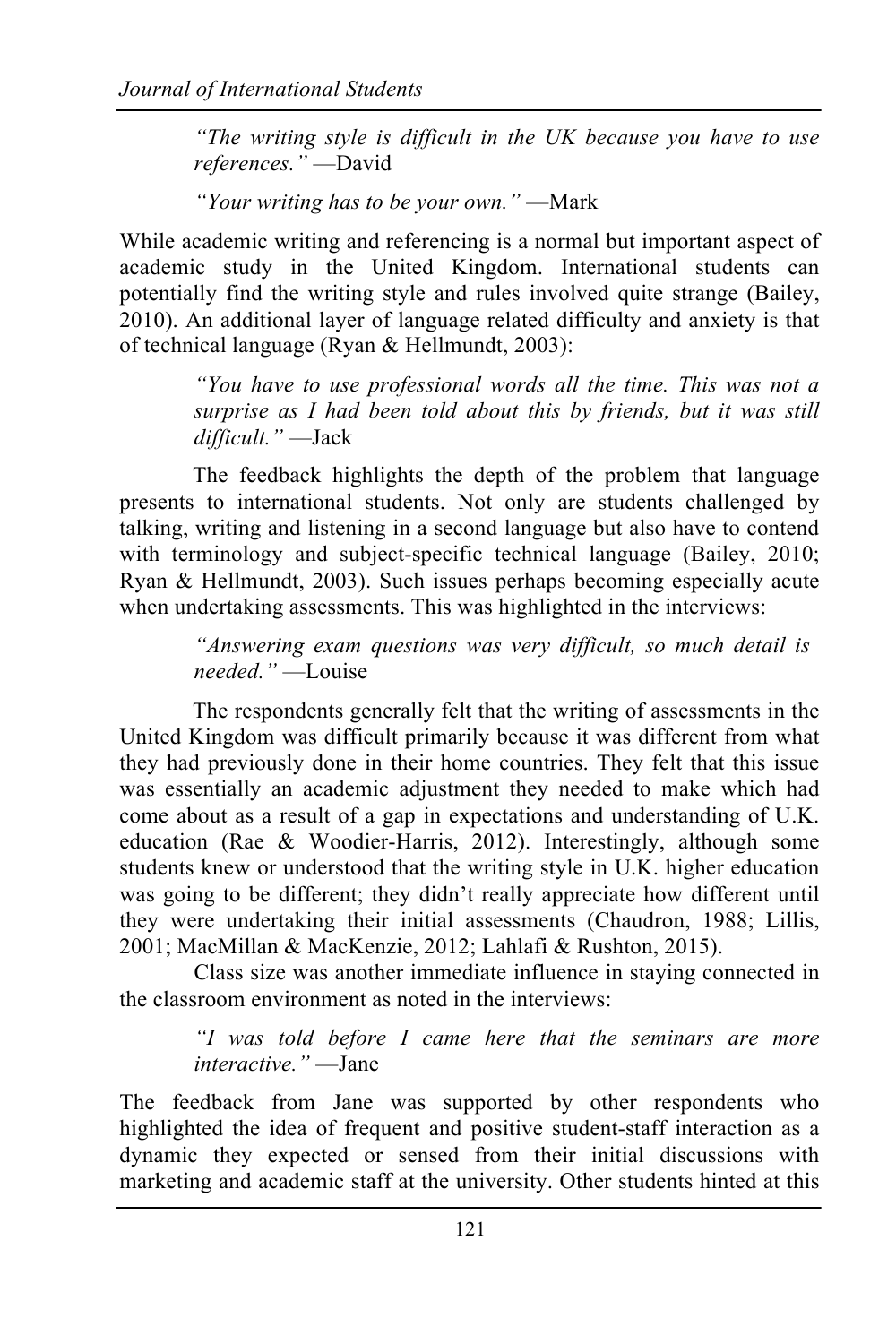being a pleasant surprise, which they have found important in building a positive and confident impression of the institution (Severians & Wolff, 2008). Some students expressed some mild nervousness regarding the smaller and more interactive classroom dynamics:

> *"You are put into different groups and have to work with different people from different parts of the world."* —Mark

The issues of possible shyness and apprehension could be heightened through the potentially new teaching strategies faced by the students (Rae & Woodier-Harris, 2012):

> *"The teacher makes us do presentations in class, in front of strangers. This can make me nervous. I have never done anything like that before."* —David

This nervousness may be a result of apprehensions that stem from the acculturated environment (Berry, 1999) some of the respondents hinted at:

*"I haven't worked with anyone here other than my group of friends from China."* —Nicola

When asked about the non-academic challenges they had faced; the respondents' feedback from the questionnaires focused on accommodation, finance and travel. The interview feedback in this area pointed to feelings of isolation and homesickness as being the primary non-academic issues:

*"I really miss my family*." —Samantha

The feedback of Samantha highlights an important issue in the education of international students. Isolation and homesickness can be problematic on two levels. Firstly, is the obvious impact of these issues on student wellbeing. Secondly, is the potential for students to be distracted by these feelings, sidetracking them from their studies:

*"I initially found it difficult to settle in the UK."* —Neil

*"Everything just seemed really strange for around six weeks."* — Albert

Feedback relating to social adjustment focused on social and student support departments; in particular student services and the student union (Hart & Rush, 2007). These departments are seen as an important way of promoting a positive student experience (Coates, 2005; Krause, 2007; Zhao & Kuh, 2004) and ultimately student success (which is obviously beneficial to both the student and the institution; Severians & Wolff, 2008):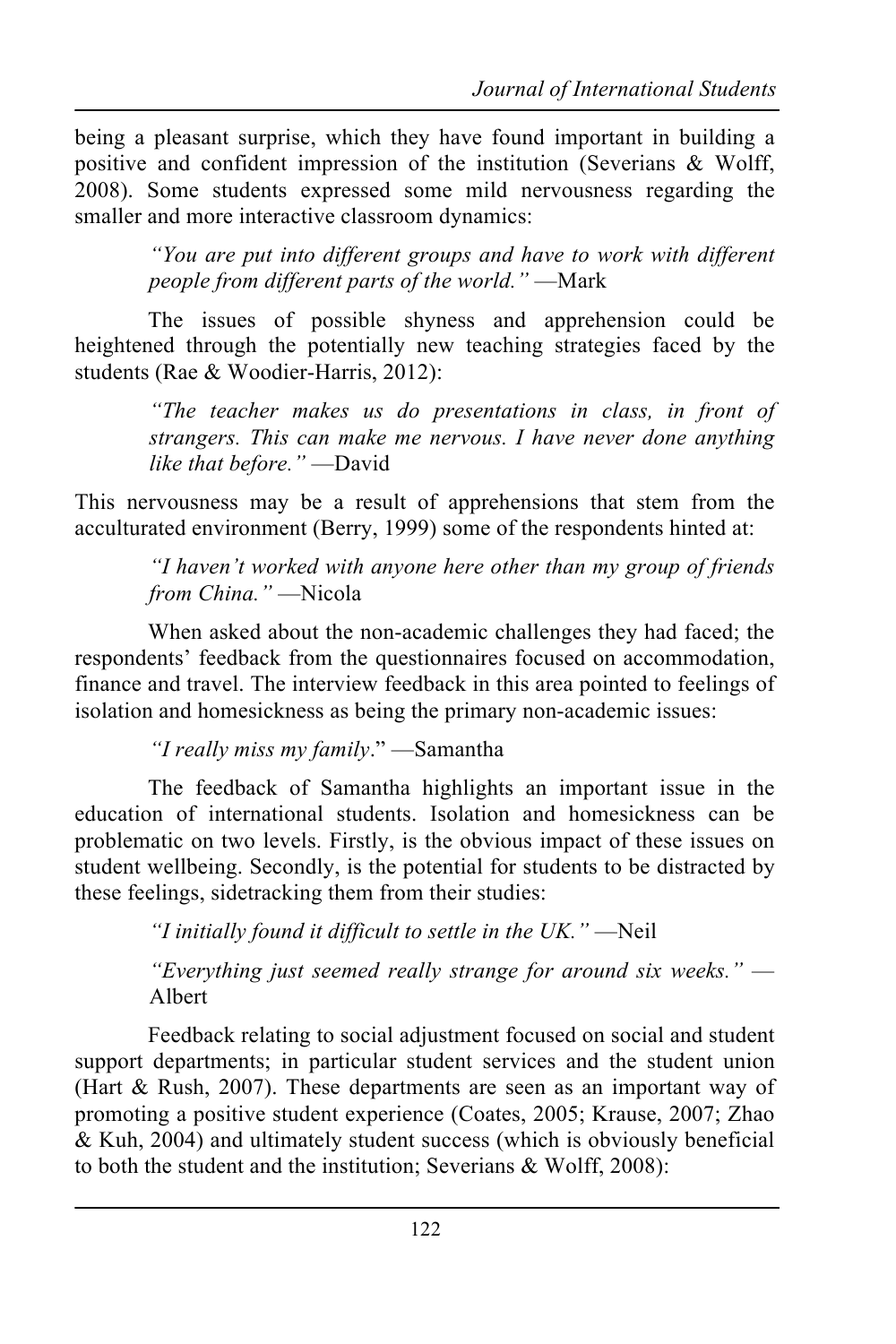*"I know about the international society and know they run different activities. If there is an international society with an enterprise focus I think I would be involved in that. I am passionate about this area and is actually one of the reasons I chose the UK to study."* — Albert

*"The school has arranged several business events; these have been very interesting."* —Louise

The respondent's feedback suggested that 'outside of the classroom interactions' (Coates, 2005; Krause, 2007; Zhao & Kuh, 2004) are seen as being potentially beneficial and important to them. Interestingly, Albert indicates that not only does he see such activities as important in helping him adjust to the university, but is one of the important motivating factors in him choosing to come to the United Kingdom to study.

#### **CONCLUSIONS**

The research notes that international students are driven to come to the United Kingdom for a variety of reasons: educational reputation, limited home country opportunity, social factors, family factors (Pimpa, 2003) and marketing influences (Brook & Waters, 2011; Hyams-Ssekasi et al., 2014; Mazzarol et al., 1997; Pimpa, 2003). Career development was identified as a key driver with some respondents highlighting the development of their employability as being something they expect from their time in U.K. higher education. The findings indicate that the students are also motivated by networking opportunities and extra-curricular activities e.g. academic societies (Krause, 2007; Zhao & Kuh, 2004).

Induction processes are important in ensuring the positive arrival and transition of international students. The induction processes help newly arriving international students by giving them a clear understanding of the systems and expectations at the university. International students are potentially dependent on the induction week to receive information relevant for key non-academic issues. Late arrival can be challenging for an international student; impacting on their level of understanding, confidence and interaction in the first semester.

The study indicates that international students are challenged by a wide range of academic issues. The key challenge being language. Although it is not the only barrier to learning for international students; the respondents' feedback suggested that language is especially troublesome to them because it overlaps with other areas of challenge, for example,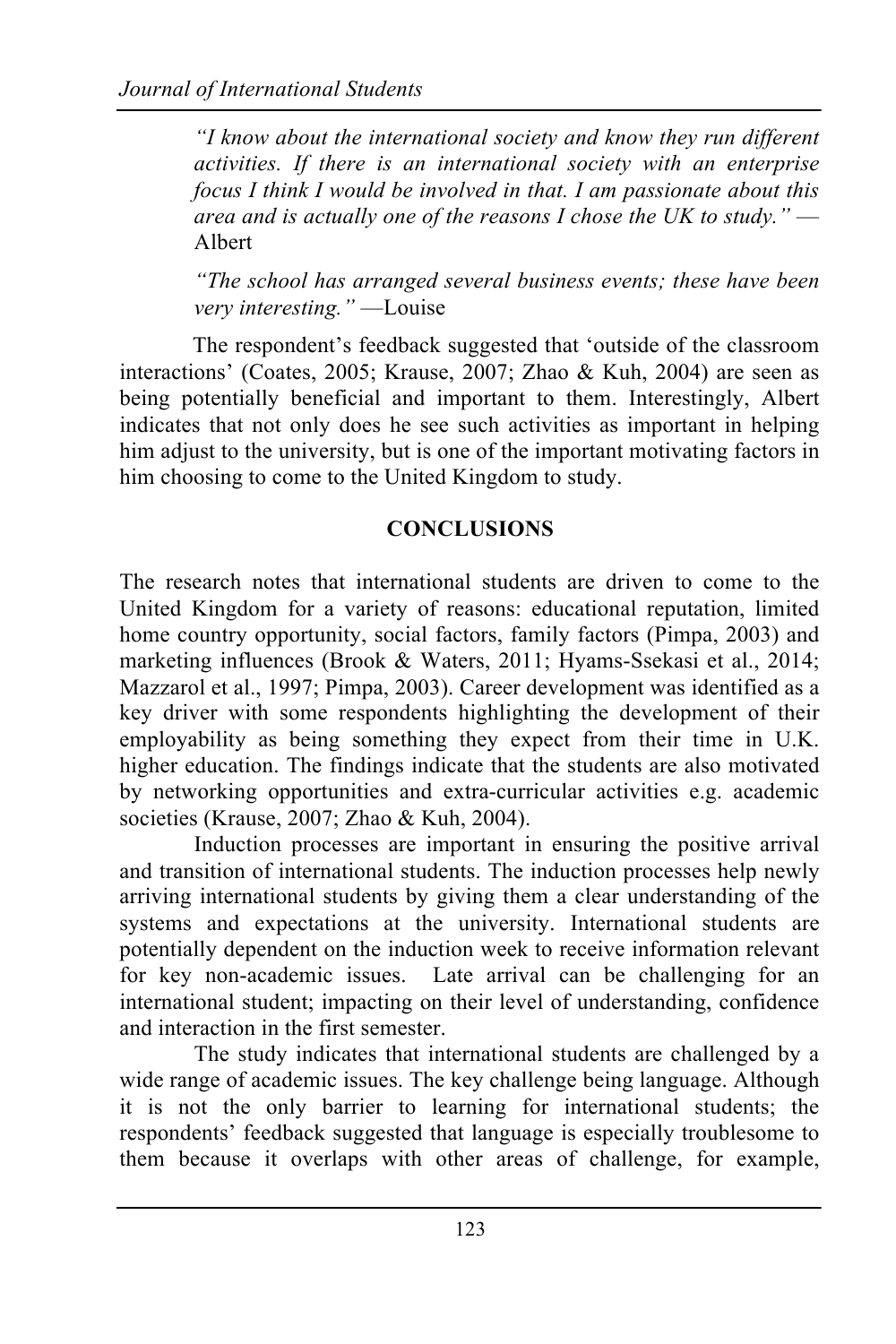understanding assessments, communication, technical language and academic writing. The research suggested that the academic challenges faced by students were typically addressed in the context of an acculturated study environment. The study notes that this mixed environment can be a potential cause of anxiety for some students. A useful thread of feedback to emerge from the research, related to the positive impact of the enrichment activities at the university as a means of not only enhancing the academic experiences of the students; for example, employability, but also as an opportunity for international students to meet and build friendships with other students (both home and international) at the university.

International students are potentially challenged by a number of non-academic issues, for example, finance, homesickness and feelings of isolation. From an academic point of view, these non-academic issues are potentially very serious in their ability to impact on a student's confidence and concentration causing them to become withdrawn or sidetracked from their studies.

#### **REFERENCES**

- Alsford, S., & Rose, C. (2014). Practice and policy to enhance student induction and transition: a case study of institution-wide change. *Perspectives: Policy and Practice in Higher Education*, *18*(2), 51–61.
- Altbach, P. G., & Knight, J. (2007). The internationalization of higher education: Motivations and realities. *Journal of Studies in International Education*, *11*(3–4), 290–305.
- Andrade, M. S. (2006). International students in English-speaking universities adjustment factors. *Journal of Research in International Education*, *5*(2), 131–154.
- Andrade, M., & Evans, N. (2009). *International students: Strengthening a critical resource*. Lanham, MD: R&L Education.
- Arambewela, R., & Hall, J. (2009). An empirical model of international student satisfaction. *Asia Pacific Journal of Marketing and Logistics*, *21*(4), 555– 569.
- Bailey, S. (2010). *Academic writing for international students of business*. New York, NY: Routledge.
- Baker, R. W., & Siryk, B. (1999). *SACQ: Student adaptation to college questionnaire: Manual*. Torrance, CA: Western Psychological Services.
- Baron, S., & Strout-Dapaz, A. (2001). Communicating with and empowering international students with a library skills set. *Reference Services Review*, *29*(4), 314–326.
- Baskerville, S., MacLeod, F., & Saunders, N. (2013). *A guide to UK higher education and partnerships for overseas universities.* London: UK Education International and Europe Unit.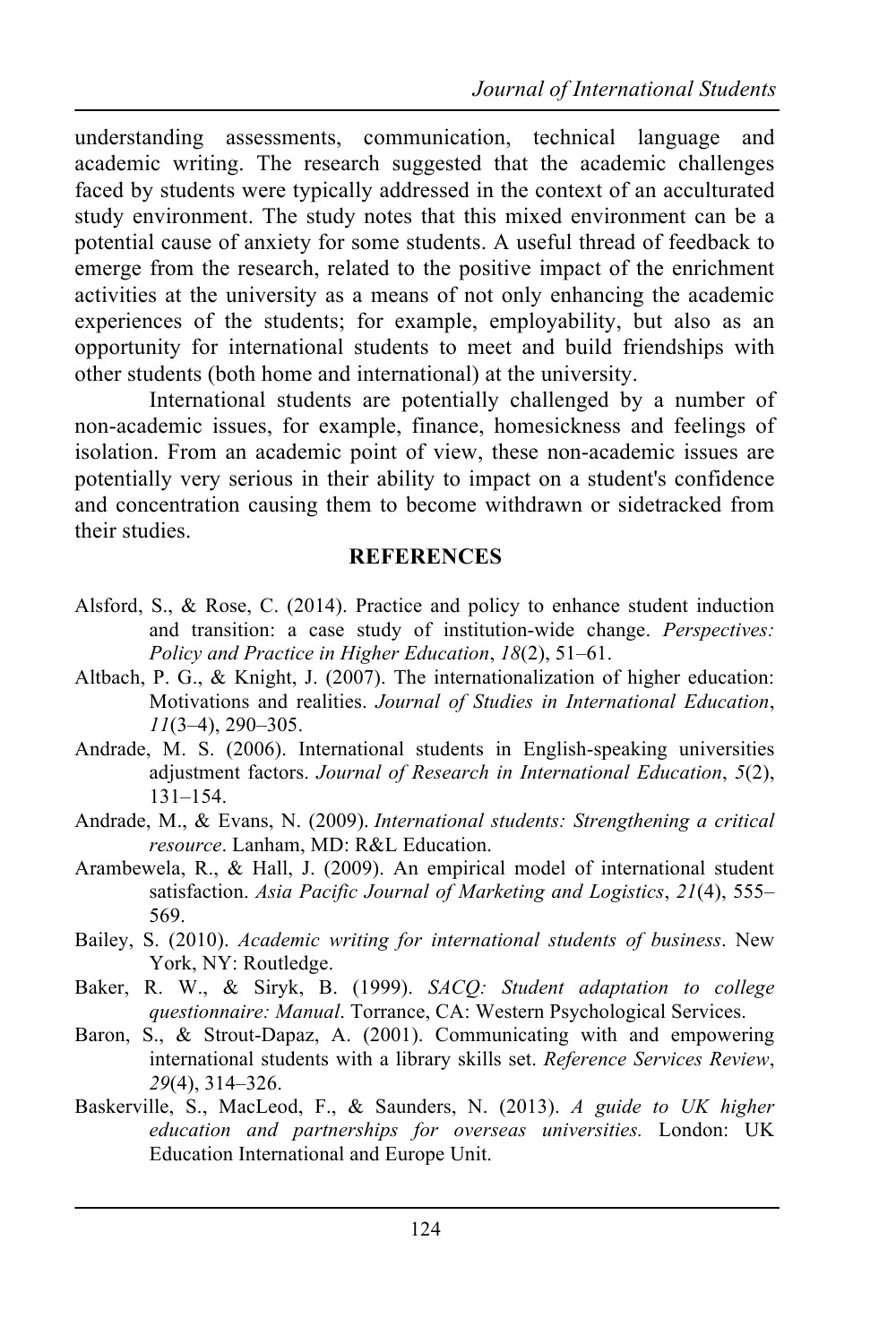- Berry, J. W. (1999). Intercultural relations in plural societies. *Canadian Psychology/Psychologie Canadienne*, *40*(1), 12.
- Biernacki, P., & Waldorf, D. (1981). Snowball sampling: Problems and techniques of chain referral sampling. *Sociological Methods & Research*, *10*(2), 141– 163.
- Bista, K., & Foster, C. (2016). *Exploring the social and academic experiences of international students in higher education institutions.* Hershey, PA: IGI Global.
- Bochner, S. (1982). The social psychology of cross-cultural relations. *Cultures in Contact: Studies in Cross-Cultural Interaction*, *1*, 5–44.
- Bochner, S., Hutnik, N., & Furnham, A. (1985). The friendship patterns of overseas and host students in an Oxford student residence. *The Journal of Social Psychology*, *125*(6), 689–694.
- Bock, T., & Sergeant, J. (2002). Small sample market research. *International Journal of Market Research*, *44*(2), 235.
- British Education Research Agency (BERA). (2011) *Ethical guidelines for educational research.* Retrieved from http://www.bera.ac.uk/wp-content/ uploads/2014/

02/BERA-EthicalGuidelines-2011.pdf.

- Brooks, R., & Waters, J. (2011). *Student mobilities, migration and the internationalization of higher education.* Basingstoke, UK: Palgrave Macmillan.
- Byrne, M., & Flood, B. (2005). A study of accounting students' motives, expectations and preparedness for higher education. *Journal of Further and Higher Education*, *29*(2), 111–124.
- Byrne, M., Flood, B., Hassall, T., Joyce, J., Montaño, J. L. A., González, J. M. G., & Tourna-Germanou, E. (2012, June). Motivations, expectations and preparedness for higher education: A study of accounting students in Ireland, the UK, Spain and Greece. *Accounting Forum*, *36*(2), 134–144.
- Caldwell, E. F., & Hyams-Ssekasi, D. (2016). Leaving home: the challenges of Black-African international students prior to studying overseas. *Journal of International Students*, *6*(2), 588.
- Cameron, S., & Price, D. (2009). *Business research methods: A practical approach*. London: Chartered Institute of Personnel and Development.
- Carroll, J., & Ryan, J. (2007). *Teaching international students: Improving learning for all*. New York: Routledge.
- Carruthers, J. (1990). A rationale for the use of semi-structured interviews. *Journal of Educational Administration*, *28*(1). doi: 10.1108/09578239010006046
- Chaudron, C. (1988). *Second language classrooms*. Cambridge: Cambridge University Press.
- Coates, H. (2005). The value of student engagement for higher education quality assurance. *Quality in Higher Education*, *11*(1), 25–36.
- Committee of Vice Chancellors and Principals. (1995). *Economic impact of international students in UK higher education*. London: Author.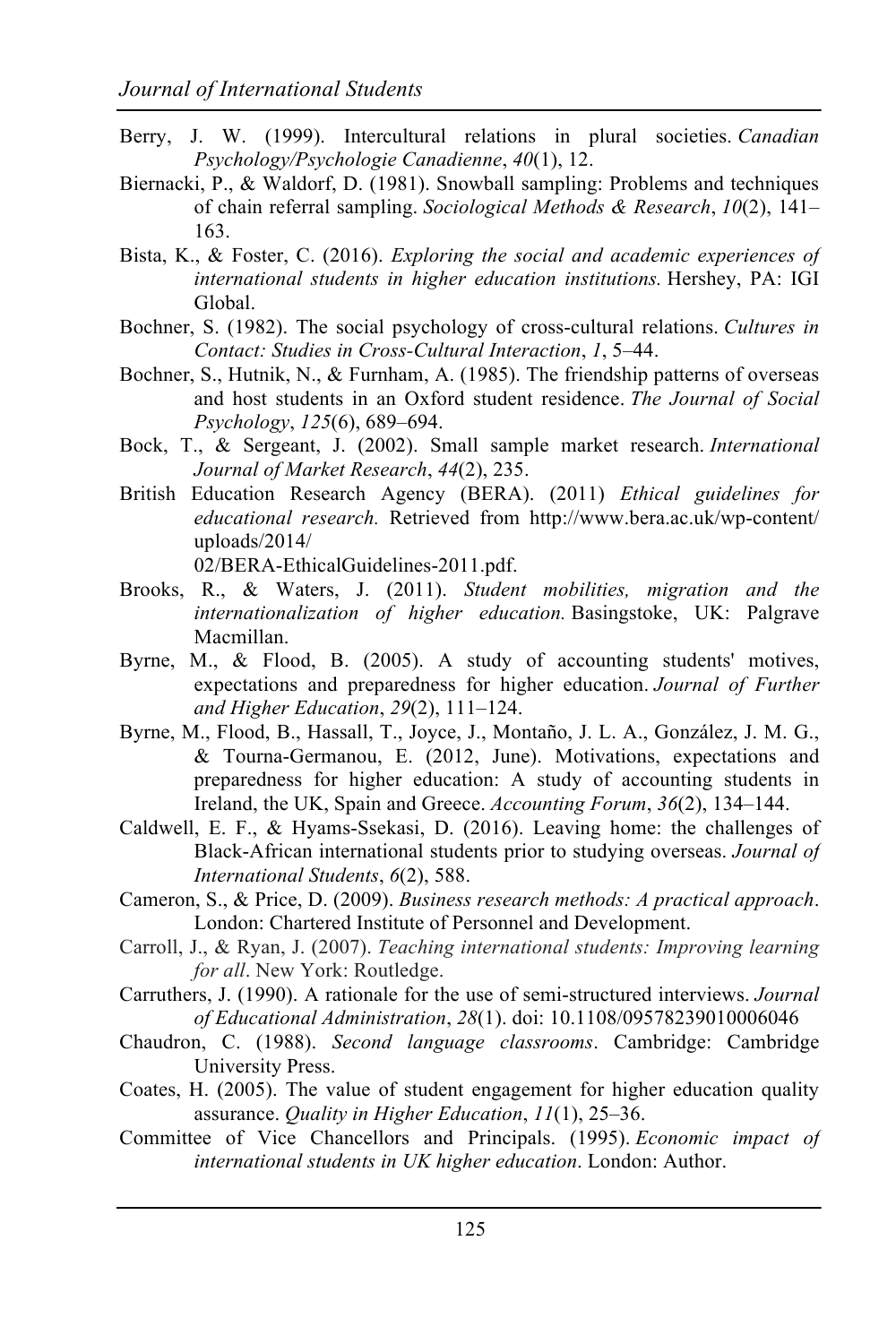- Cowley, P. (2016). Managing expectations: an exploration of the issues, challenges and support systems relevant to international students in UK higher education. *ICERI2016 Proceedings*, pp. 2331–2340. IATED.
- Creswell, J. W., & Plano Clark, V. L. (2011). *Designing and conducting mixed methods research* (2nd ed.). Thousand Oaks, CA: Sage.
- Creswell, J. W., Plano Clark, V. L., Gutmann, M. L., & Hanson, W. E. (2003). Advanced mixed methods research designs. In A. Tashakkori & C. Teddlie (Eds.), *Handbook of mixed methods in social and behavioral research* (pp. 209–240). Thousand Oaks, CA: Sage.
- Dev, P. C. (1997). Intrinsic Motivation and Academic Achievement What Does Their Relationship Imply for the Classroom Teacher? *Remedial and Special Education*, *18*(1), 12-19.
- Donald, J. G. (1999). Motivation for higher- order learning. *New directions for teaching and learning*, *1999*(78), 27–35.
- Fang, W., & Wang, S. (2014). Chinese students' choice of transnational higher education in a globalized higher education market A case study of W university. *Journal of Studies in International Education*, *18*(5), 475–494.
- Gudhlanga, E.S. (2005). Promoting the use and teaching of African languages in Zimbabwe, *Zimbabwe Journal of Educational Research*, 17(1), 54–68.
- Hart, M., & Rush, D. (2007). E-Learning and the development of "voice" in business studies education. *International Journal of Educational Management*, *21*(1), 68–77.
- Higher Education Academy (HEA). (2014a). *Employability and next steps*. https://www.heacademy.ac.uk/system/files/.../employability\_and\_next\_ste ps.pdf
- Higher Education Academy (HEA). (2014b). *International student lifecycle.*  Retrieved from https://www.heacademy.ac.uk/knowledgehub/international-student-lifecycle-0
- Higher Education Statistics Agency (HESA). (2016). *More student statistics*. Retrieved from https://www.hesa.ac.uk/data-and-analysis
- Holmes, P. (2006). Problematising intercultural communication competence in the pluricultural classroom: Chinese students in a New Zealand university. *Language and intercultural communication*, *6*(1), 18–34.
- Huang, R. (2013). International experience and graduate employability: Perceptions of Chinese international students in the UK. *Journal of Hospitality, Leisure, Sport & Tourism Education*, *13*, 87–96.
- Hyams-Ssekasi, D., Mushibwe, C. P., & Caldwell, E. F. (2014). International Education in the United Kingdom. *Sage Open*, *4*(4), 2158244014562386.
- Jochems, W., Snippe, J., Smid, H. J., & Verweij, A. (1996). The academic progress of foreign students: study achievement and study behaviour. *Higher Education*, *31*(3), 325–340.
- Kember, D., Ho, A., & Hong, C. (2010). Initial motivational orientation of students enrolling in undergraduate degrees. *Studies in Higher Education*, *35*(3), 263–276.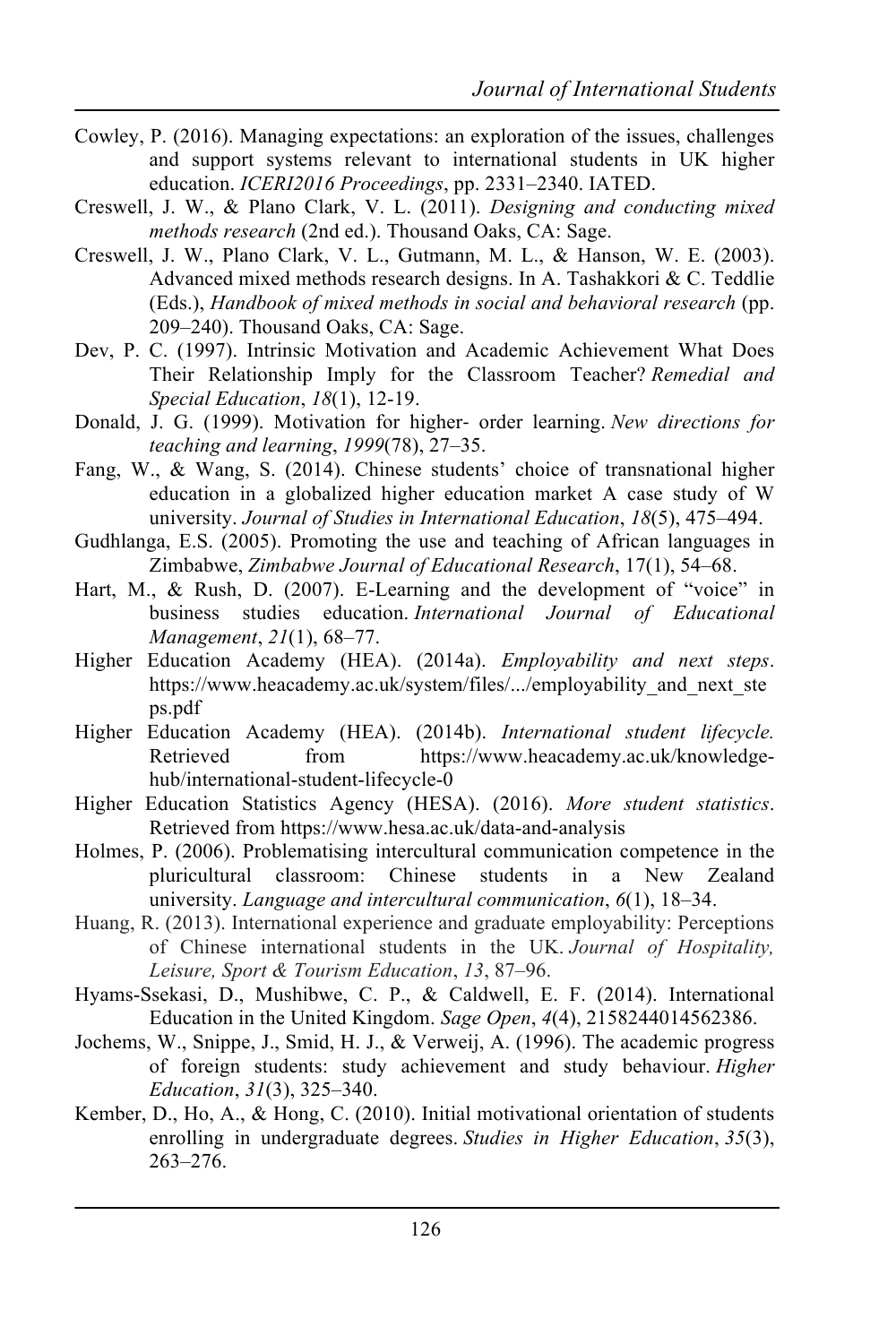- Kingston, E., & Forland, H. (2008). Bridging the gap in expectations between international students and academic staff. *Journal of Studies in International Education*, *12*(2), 204–221.
- Krause, K. (2007). Beyond classroom walls: Students' out-of-class activities and implications for teaching and learning. *Nagoya Journal of Higher Education* 7(3), 301–318.
- Lahlafi, A., & Rushton, D. (2015). Engaging international students in academic and information literacy. *New Library World*, *116*(5/6), 277–288.
- Lee, C. F. (2014). An investigation of factors determining the study abroad destination choice: A case study of Taiwan. *Journal of Studies in International Education*, *18*(4), 362–381.
- Lepper, M. R. (1988). Motivational considerations in the study of instruction. *Cognition and Instruction*, *5*(4), 289–309.
- Lillis, T. (2001). *Student writing access, regulation, desire*. New York: Routledge.
- Liu, J. (2009). From learner passive to learner active? The case of Chinese postgraduate students studying marketing in the UK. *International Journal of Management Education*, *7*(2), 33–-40.
- MacMillan, M., & MacKenzie, A. (2012). Strategies for integrating information literacy and academic literacy: Helping undergraduate students make the most of scholarly articles. *Library Management*, *33*(8/9), 525–535.
- Maringe, F., & Carter, S. (2007). International students' motivations for studying in UK HE: Insights into the choice and decision making of African students. *International Journal of Educational Management*, *21*(6), 459–475.
- Maringe, F., & Jenkins, J. (2015). Stigma, tensions and apprehension: The academic writing experience of international students. *International Journal of Educational Management*, *29*(5), 609–626.
- Mazzarol, T. (1998). Critical success factors for international education marketing. *International Journal of Educational Management*, 12(4), 163–175.
- Mazzarol, T., & Soutar, G. N. (2002). "Push-pull" factors influencing international student destination choice. *International Journal of Educational Management*, *16*(2), 82–90.
- Mazzarol, T., Savery, L. K., & Kemp, S. (Eds.). (1997). *International students who choose not to study in Australia: An examination of Taiwan and Indonesia*. Canberra: Australian International Education Foundation.
- McClure, J. W. (2007). International graduates' cross-cultural adjustment: Experiences, coping strategies, and suggested programmatic responses. *Teaching in Higher Education*, *12*(2), 199–217.
- McInerney, D. M., & King, R. B. (2012). Studying "A thousand miles away": The motivational implications of cross-cultural transitions. *Transitions Across Schools and Cultures* (Vol. 17, pp. 205–240). Bingley, UK: Emerald Group.
- Medved, D., Franco, A., Gao, X., & Yang, F. (2013). *Challenges in teaching international students: Group separation, language barriers and culture differences.* Lund, Sweden: Lund University.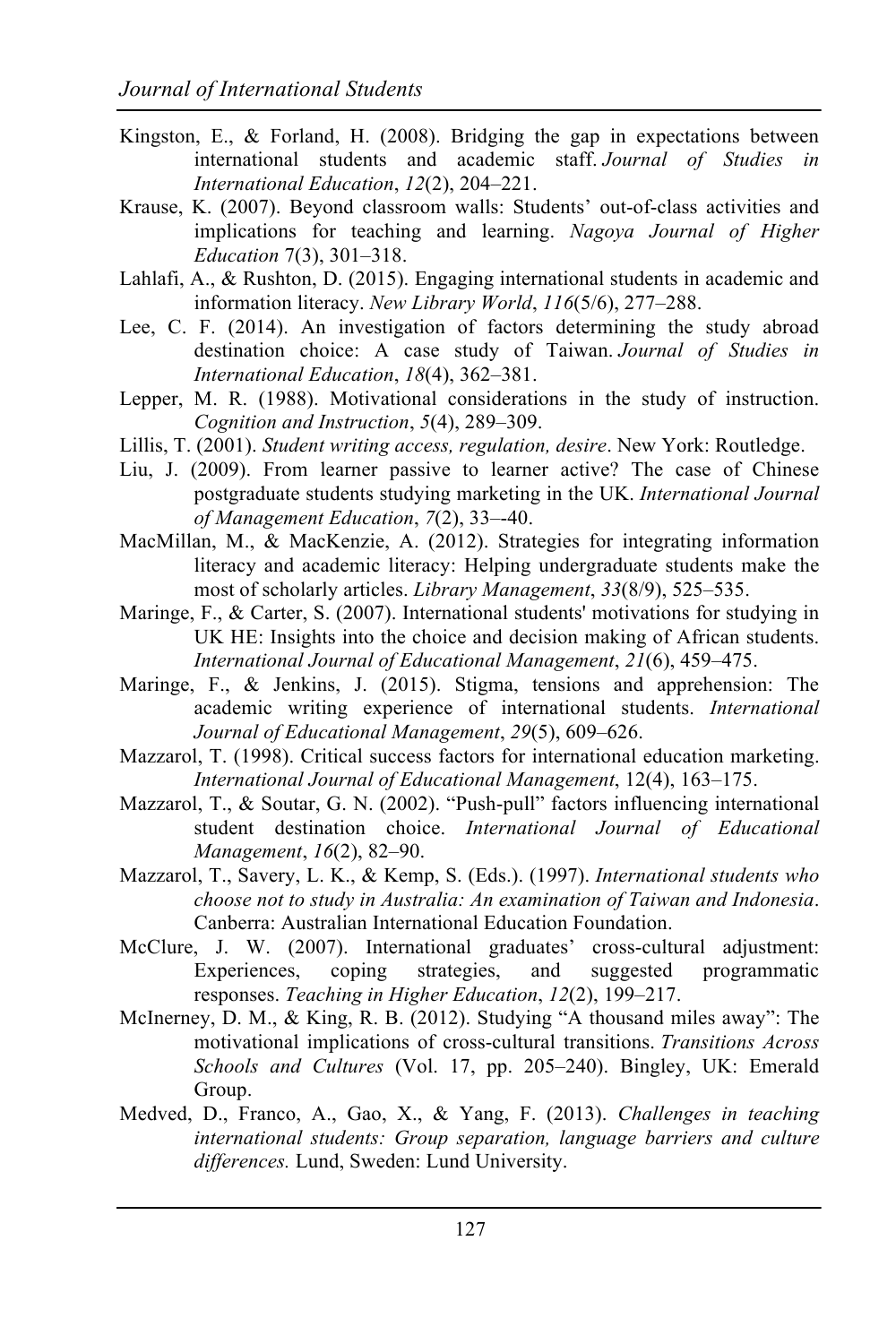- Meredith, C. (2010). Teaching reflective skills and PDP to international students: How effective is the use of PebblePad? *Brookes eJournal of Learning and Teaching*, *2*(5).
- Otto, D. (1997). *First language maintenance in a second language context.* Presented at the Regional Conference on Early Childhood Education in Higher Education. Kadoma, Zimbabwe.
- Paulsen, M. B., & Gentry, J. A. (1995). Motivation, learning strategies, and academic performance: A study of the college finance classroom. *Financial Practice and Education*, *5*(1), 78–89.
- Perryman, L. A., & Coughlan, T. (2014). A murky business: the ethics of conducting educational research in Facebook groups. In A. M. Teixeira & A. Szűcs, (Eds.) *Challenges for Research into Open & Distance Learning: Doing Things Better—Doing Better Things* (pp. 277–289). Oxford, UK: EDEN.
- Pimpa, N. (2003). The influence of peers and student recruitment agencies on Thai students' choices of international education. *Journal of Studies in International Education*, *7*(2), 178–192.
- Pintrich, P. R., Marx, R. W., & Boyle, R. A. (1993). Beyond cold conceptual change: The role of motivational beliefs and classroom contextual factors in the process of conceptual change. *Review of Educational research*, *63*(2), 167-199.
- Quality Assurance Agency (QAA). (2015). *Supporting and enhancing the experience of international students in the UK*. http://www.qaa. ac.uk/en/Publications/Documents/International-Students-Guide-15.pdf
- Rae, D. & Woodier-Harris, N. (2012). International entrepreneurship education, *Education + Training,* 54(8/9), 639-656.
- Ramachandran, N. T. (2011). Enhancing international students' experiences: An imperative agenda for universities in the UK. *Journal of Research in International Education*, *10*(2), 201–220.
- Rastall, P. (2004). *The Chinese learner in higher education: Transition and quality issues.* Responding to the Needs of Chinese Learners in Higher Education, University of Portsmouth, Portsmouth, UK.
- Rees, W. D., & Porter, C. (1999). The training implications of the Government White Paper Fairness at Work. *Industrial and Commercial Training*, *31*(1), 4–8.
- Ridley, D. (2004). Puzzling experiences in higher education: critical moments for conversation. *Studies in Higher Education*, *29*(1), 91–107.
- Rienties, B., Beausaert, S., Grohnert, T., Niemantsverdriet, S., & Kommers, P. (2012). Understanding academic performance of international students: The role of ethnicity, academic and social integration. *Higher education*, *63*(6), 685–700.
- Robertson, M., Line, M., Jones, S., & Thomas, S. (2000). International students, learning environments and perceptions: A case study using the Delphi technique. *Higher Education Research and Development*, *19*(1), 89–102.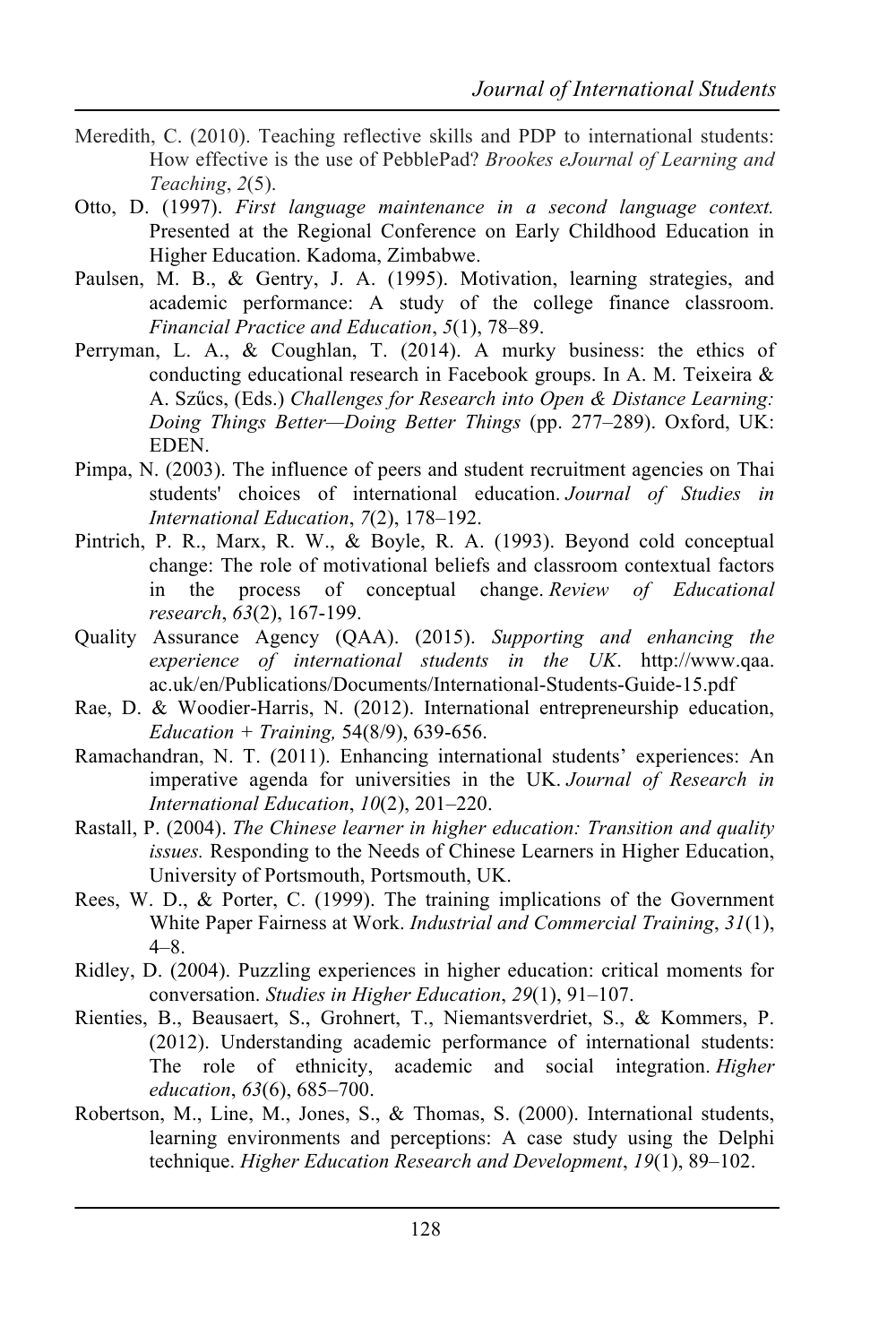- Rowley, J. (2014). Designing and using research questionnaires. *Management Research Review*, *37*(3), 308–330.
- Russell, J., Rosenthal, D., & Thomson, G. (2010). The international student experience: Three styles of adaptation. *Higher Education*, *60*(2), 235–249.
- Ryan, J., & Hellmundt, S. (2003, October). *Excellence through diversity: Internationalisation of curriculum and pedagogy.* Presented at the 17th IDP Australian International Education Conference, Melbourne, Australia.
- Severiens, S., & Wolff, R. (2008). A comparison of ethnic minority and majority students: Social and academic integration, and quality of learning. *Studies in Higher Education*, *33*(3), 253–266.
- Siepmann, D. (2001). Multi- Word discourse markers in translation: A corpus-based investigation into restrictors. *Lebende Sprachen, 46(3),* 97–107.
- Smith, R. A., & Khawaja, N. G. (2011). A review of the acculturation experiences of international students. *International Journal of Intercultural Relations*, *35*(6), 699–713.
- Spencer-Oatey, H., Dauber, D., & Williams, S. (2014). *Promoting integration on campus: principles, practice and issues for further exploration*. Coventry, UK: University of Warwick.
- Stage, F. K., & Williams, P. D. (1990). Students' motivation and changes in motivation during the first year of college. *Journal of College Student Development, 31*(6), 516-522.
- Tashakkori, A., & Teddlie, C. (2003). *Handbook of mixed methods in the social and behavioral sciences.* Thousand Oaks, CA: Sage.
- Thomas, H., & Cornuel, E. (2011). Business school futures: Evaluation and perspectives. *Journal of Management Development, 30*(5), 444–450.
- Thomas, J. (1983). Cross-cultural pragmatic failure. *Applied Linguistics*, *4*(2), 91– 112.
- Thomas, L. (2002). Student retention in higher education: the role of institutional habitus. *Journal of Education Policy*, *17*(4), 423–442.
- Tierney, W. G. (2000). Power, identity, and the dilemma of college student departure. In J. M. Braxton (Ed.), *Reworking the student departure puzzle* (pp. 213-234). Nashville, TN: Vanderbilt University Press.
- Tinto, V. (1975). Dropout from higher education: A theoretical synthesis of recent research. *Review of Educational Research*, *45*(1), 89–125.
- Tinto, V. (1998). Colleges as communities: Taking research on student persistence seriously. *The Review of Higher Education*, *21*(2), 167–177.
- Townsend, P., & Wan, C. (2007). The impact of multicultural experience in the development of socio-cultural adaptation for international business students. *International Journal of Educational Management*, *21*(3), 194– 212.
- Turner, K., & George, M. (2011, March). Hybrid teaching and learning in contemporary English teacher education. In M. Koehler & P. Mishra (Eds.), *Proceedings of the Society for Information Technology & Teacher*